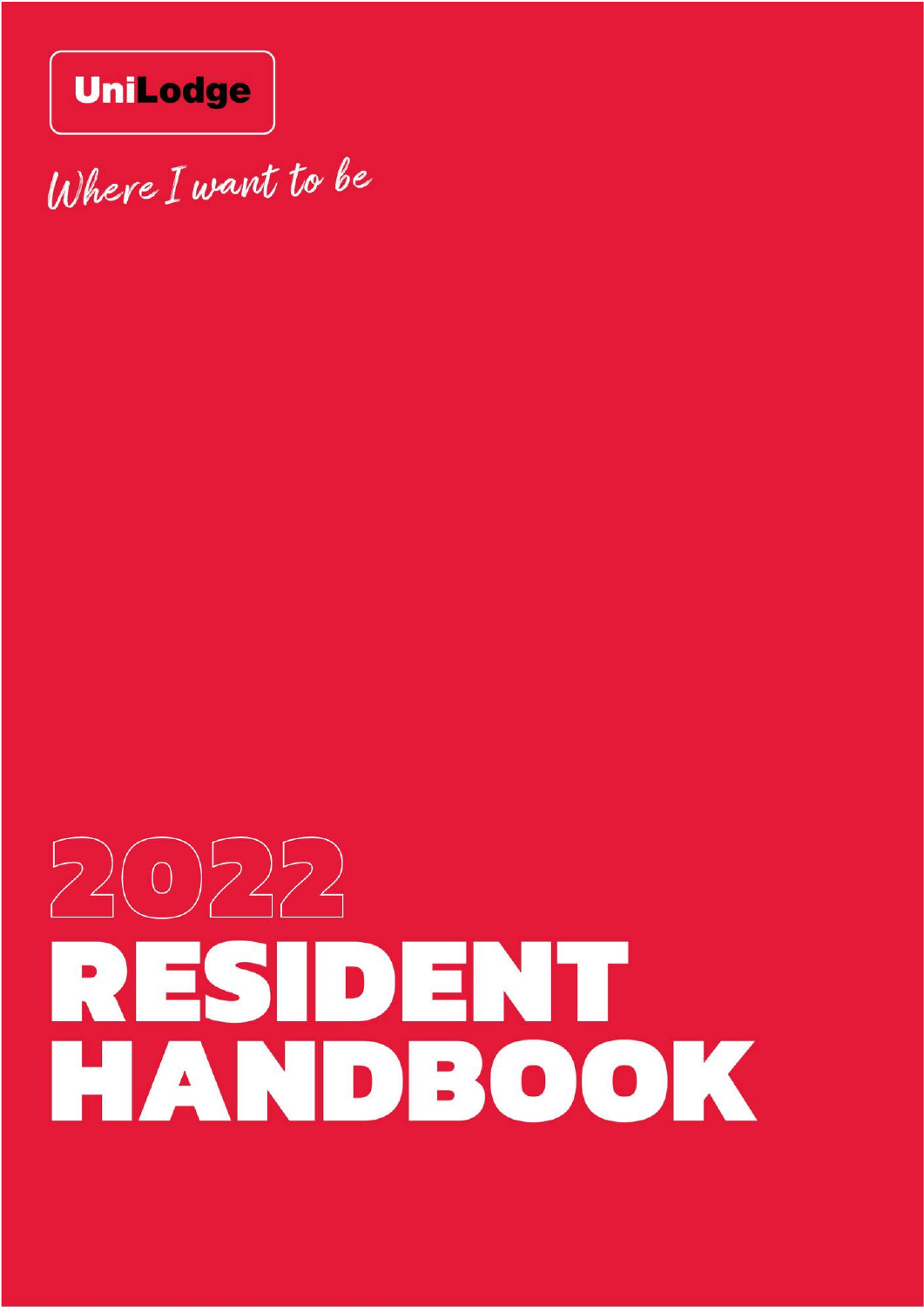# **Table of Contents**

| a) |                                                                  |  |
|----|------------------------------------------------------------------|--|
|    | b)                                                               |  |
| c) |                                                                  |  |
| d) |                                                                  |  |
|    | e)                                                               |  |
|    |                                                                  |  |
| a) |                                                                  |  |
| b) |                                                                  |  |
| C) |                                                                  |  |
| d) |                                                                  |  |
| e) |                                                                  |  |
| f) |                                                                  |  |
| g) |                                                                  |  |
| h) |                                                                  |  |
| i) |                                                                  |  |
| j) |                                                                  |  |
|    |                                                                  |  |
|    | RIGHTS AND RESPONSIBILITIES FOR RESIDENTS AND UNILODGE  17<br>a) |  |
|    |                                                                  |  |
|    |                                                                  |  |
|    | a)                                                               |  |
| b) |                                                                  |  |
| C) |                                                                  |  |
|    | d)                                                               |  |
| e) |                                                                  |  |
| f) |                                                                  |  |
| g) |                                                                  |  |
| 5. | MAKING THE BEST OF YOUR COMMUNITY EXPERIENCE HERE  30            |  |
| a) | HELPING YOU ADAPT: WE'RE HERE FOR YOU AND WE CARE 30             |  |
| b) |                                                                  |  |
| C) |                                                                  |  |
| d) |                                                                  |  |
| e) |                                                                  |  |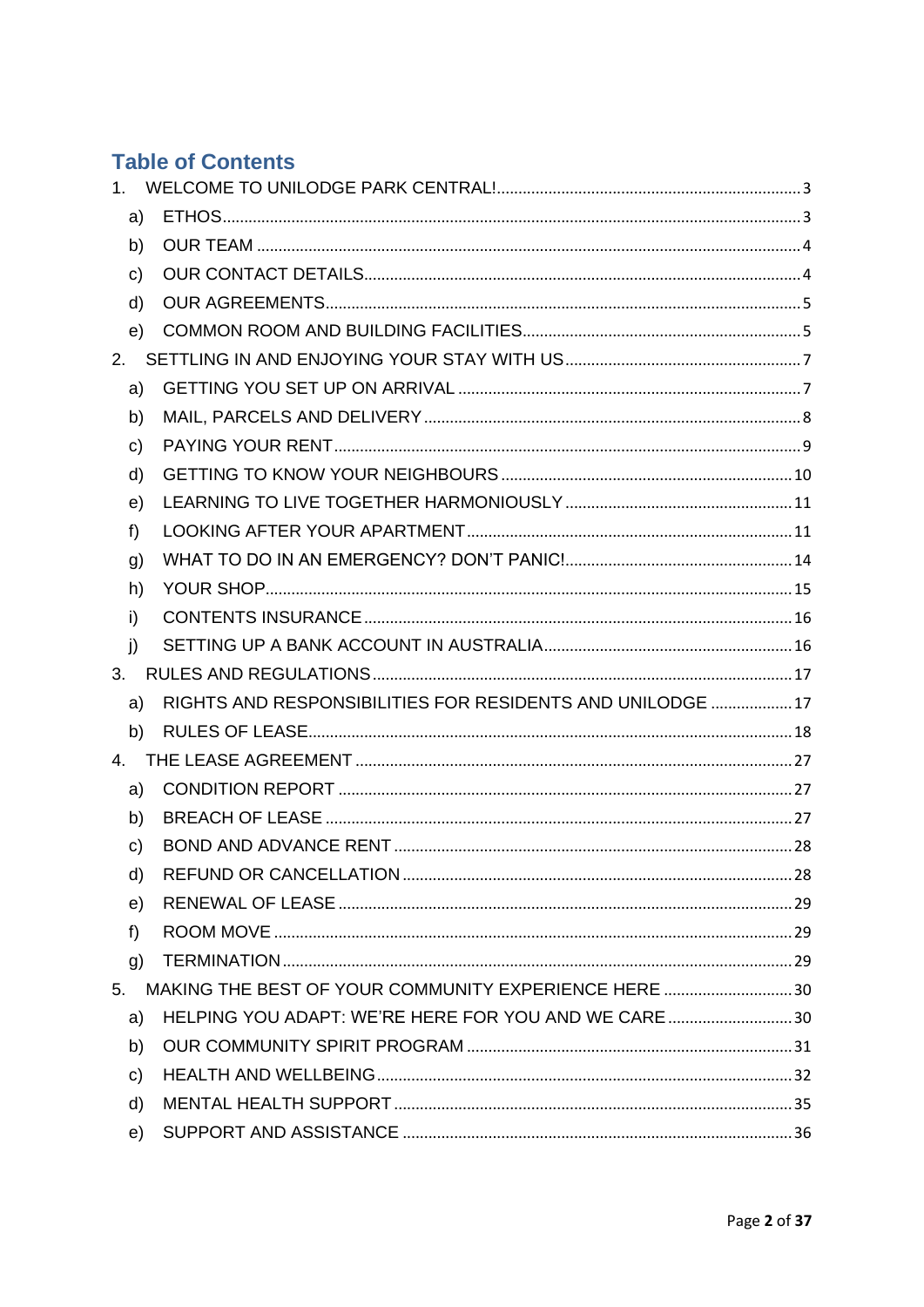# <span id="page-2-0"></span>**1. WELCOME TO UNILODGE PARK CENTRAL!**

We trust that your stay here will be both enjoyable and productive. The UniLodge Park Central Management Team is aware that you are here not only to enjoy yourself but also to study, and we understand that at times you will be under pressure to complete assignments. The Resident Handbook is designed to ensure that everybody understands the building and observes the Rules of Residency so that all residents can enjoy their stay.

Most of the issues in this Resident Handbook are based on common sense and many have already been explained during the initial sign-up process. The regulations ensure the **COMFORT**, **SAFETY** and **SECURITY** of all residents.

We hope that this Handbook will prove useful in answering any questions and in assisting you with the most common issues that may occur.

UniLodge Park Central welcomes you to an environment that provides students with the greatest opportunity to maximise their success, enjoyment and experience from their time studying in Brisbane. Everyone in the management team is here to help you settle in and feel at home throughout your stay.

Welcome to your new home. We look forward to a great time together!

# **UniLodge Park Central**

# <span id="page-2-1"></span>**a) ETHOS**

# **"Your Trust, Our Commitment"**

UniLodge Park Central's motto "**Your Trust, Our Commitment**" seeks to place you at the heart of everything we do. We value your stay with us and aspire to work closely with you to ensure a fun and exciting residential life. We welcome residents of all backgrounds and talents, and believe diversity makes for a stronger and more vibrant residential community. We seek to provide a nurturing environment in which we will listen attentively to your needs and support you in your journey of learning and growth. At the same time, it is important to us that you feel safe, comfortable and rejuvenated after a long day out. At UniLodge Park Central, your trust in us drives our commitment to delivering an exceptional residential experience.

# **Mission**

To deliver an outstanding Student **LIFE** experience during your stay with us at UniLodge Park Central:

- ➢ To **L**ead a vibrant, fun and exciting residential community
- ➢ To **I**nclude students of all backgrounds and talents
- ➢ To **F**oster friendships and connections
- ➢ To **E**mpower students in their learning and growth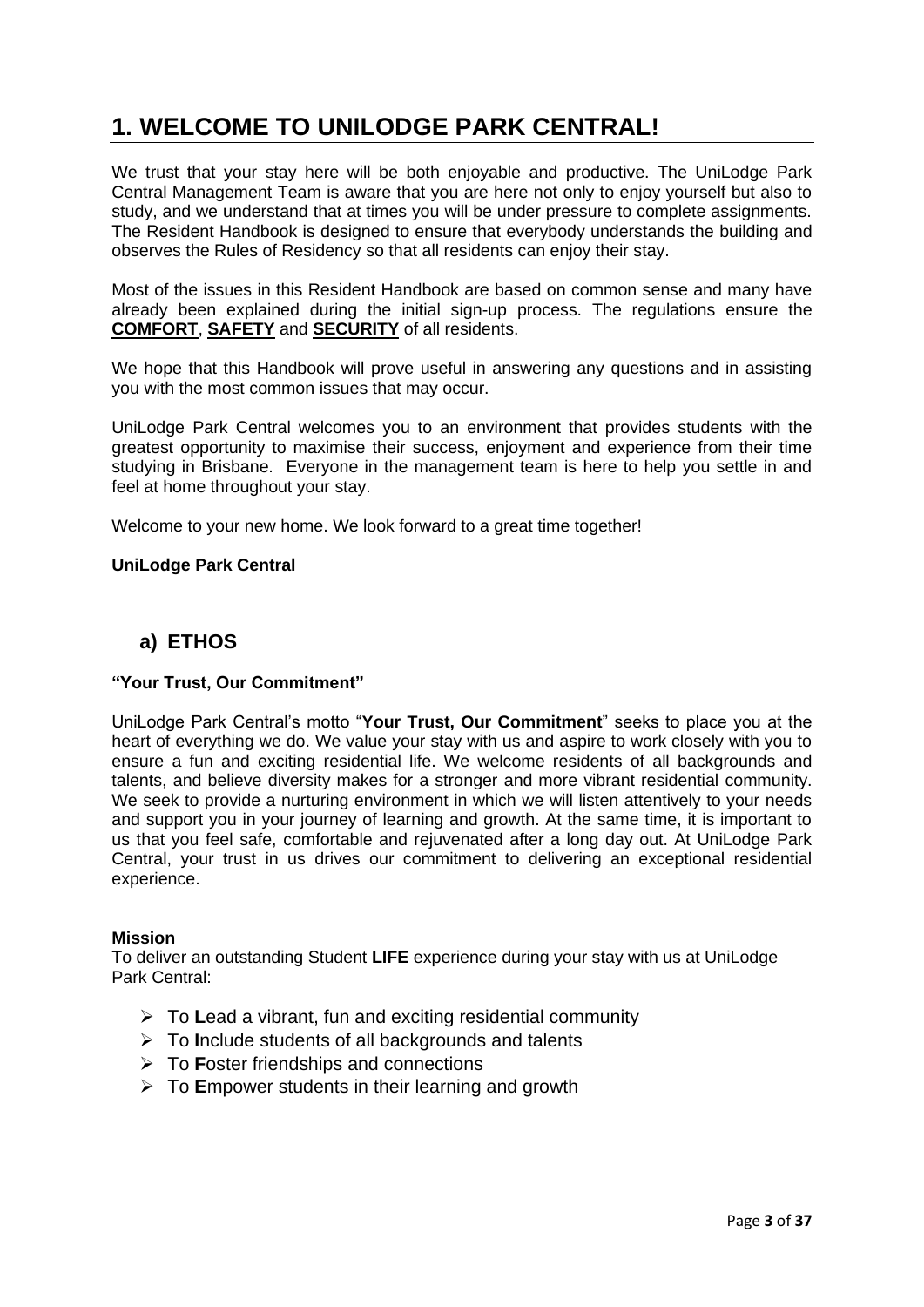# **Values [FIRST]**

| <b>Fun</b>           | We want to build a fun and engaging space                                 |
|----------------------|---------------------------------------------------------------------------|
| <b>Inclusiveness</b> | We welcome people of all backgrounds                                      |
| Respect              | To have respect for one another as members of the same community          |
| <b>Safety</b>        | To always follow safety guidelines and look out for your fellow residents |
| Trial                | To always have an open mind and willing to step out of your comfort zone  |

# <span id="page-3-0"></span>**b) OUR TEAM**

No matter what your inquiry, question or requirement, our staff are here to assist and help you wherever they can.

Reception should be your first point of contact for any residential enquiries including checking your accounts, lockouts, collecting parcels and all check-ins and check-outs. Please feel free to come to Reception and we will be happy to assist you with the information you need.

# **i) UNILODGE RESIDENTIAL ADVISORS**

Dedicated Residential Advisors are on hand after hours to help look after your welfare and safety. They have experience of and understand what it is like to live and study away from home. When the Reception is closed, a Residential Advisor will be on duty to assist with your needs. These Residential Advisors will work closely with UniLodge Management relaying all issues that arise within the building.

Residential Advisors are extremely important members of the UniLodge Staff, and therefore all Residents must comply with all requests that they issue.

# **ii) CONNECT WITH US**

Connect with us at UniLodge Park Central! *Facebook:* UniLodgeParkCentral Instagram: @unilodgeparkcentral

# <span id="page-3-1"></span>**c) OUR CONTACT DETAILS**

| <b>Building Name</b>                                  | UniLodge Park Central                         |
|-------------------------------------------------------|-----------------------------------------------|
| Tower Name(s)                                         | Metro Tower / Sky Tower                       |
| <b>Address</b>                                        | 8 Gillingham Street<br>Woolloongabba QLD 4102 |
| <b>Main Reception phone</b>                           | +61 7 3556 9500                               |
| Email                                                 | parkcentral@unilodge.com.au                   |
| <b>Emergency Contact</b><br>(Police, Fire, Ambulance) | Dial 000 from your mobile/cell phone          |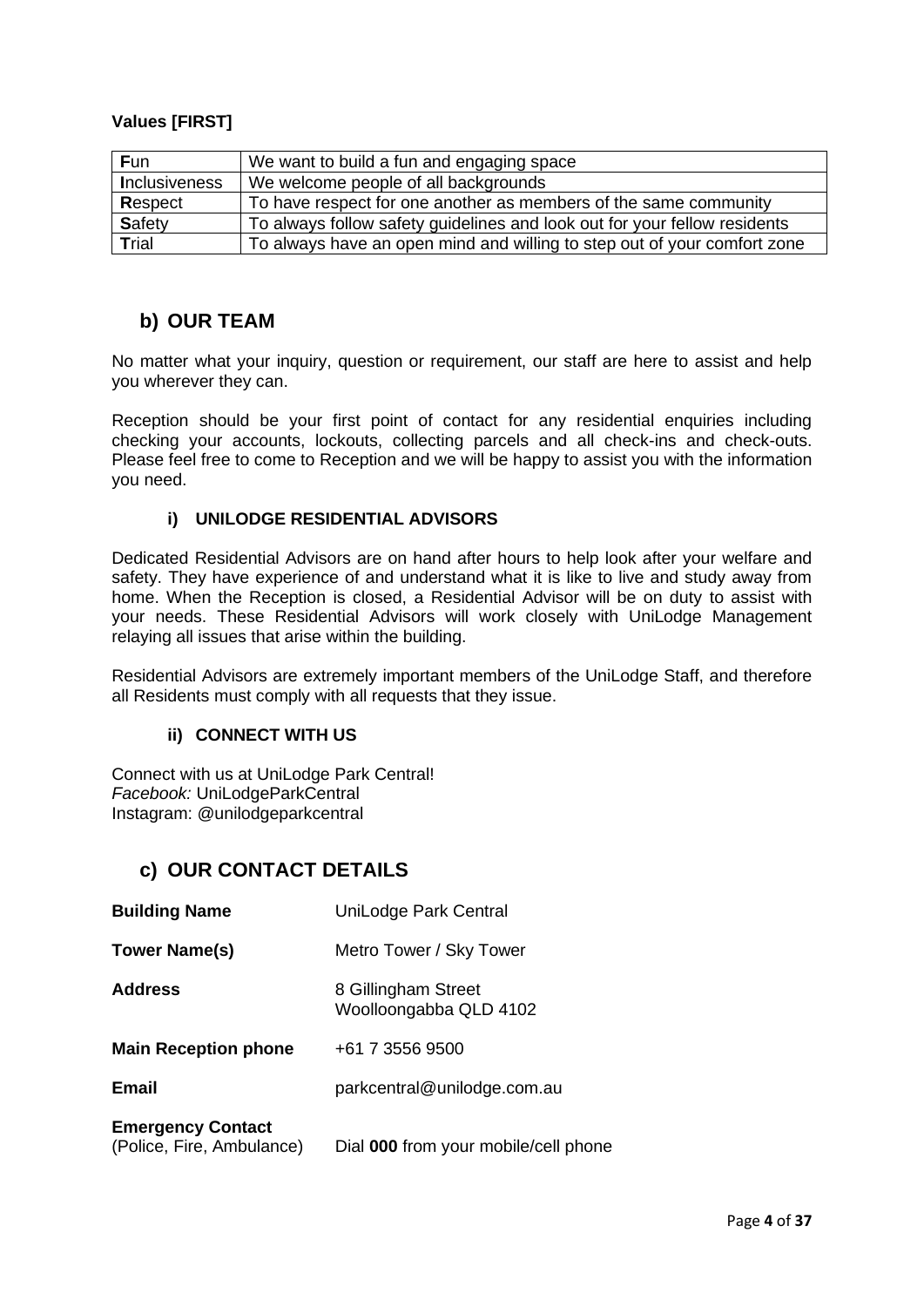# **Reception**

Our staff will not only assist with questions and queries regarding the property, but have a range of knowledge about the local area, food, travel and general information.

| <b>Reception Hours</b>   |  |
|--------------------------|--|
| Monday to Friday         |  |
| 9:00am to 5pm            |  |
| (Except Public Holidays) |  |
|                          |  |

| <b>After Hours Contact</b> | <b>After Hours Contact</b> |
|----------------------------|----------------------------|
| <b>Metro Tower Phone</b>   | <b>Sky Tower Phone</b>     |
| 0436 361 851               | 0455 944 106               |

The after-hours number is to be used when:

- There is an emergency
- You notice something unusual or suspicious in the building
- You have locked yourself out

If you are experiencing noise related problems that are affecting your study, please advise us immediately, by contacting Reception during office hours or via our after-hours contact.

# <span id="page-4-0"></span>**d) OUR AGREEMENTS**

UniLodge strives to develop an atmosphere that provides students with the greatest opportunity to maximise their success, enjoyment and experience from their time studying.

As part of signing your Lease Agreement, you will be acknowledging that you have read this Handbook and will abide by the expectations and rules set out in it. Should any changes occur to this document during your stay, you will be notified by UniLodge Park Central management via your email.

# <span id="page-4-1"></span>**e) COMMON ROOM AND BUILDING FACILITIES**

Whether it's studying, socialising or relaxing, there is a space for you within the exciting common areas at UniLodge Park Central.

As a community we are all responsible for maintaining the environment in which we live. As Residents, you have a responsibility to maintain the complex in a state acceptable to all residents.

# **Level 2**

- Work on your assignments in the **Quiet Study Area** with booths and study tables
- Cook up a storm with your friends in the **Kitchen and Dining Area** in the Metro Tower and Sky Tower, equipped with everything you will need to create a gourmet feast.
- Practice in the **Music Room** located in the Metro Tower and get together with friends for a fun-filled jamming session.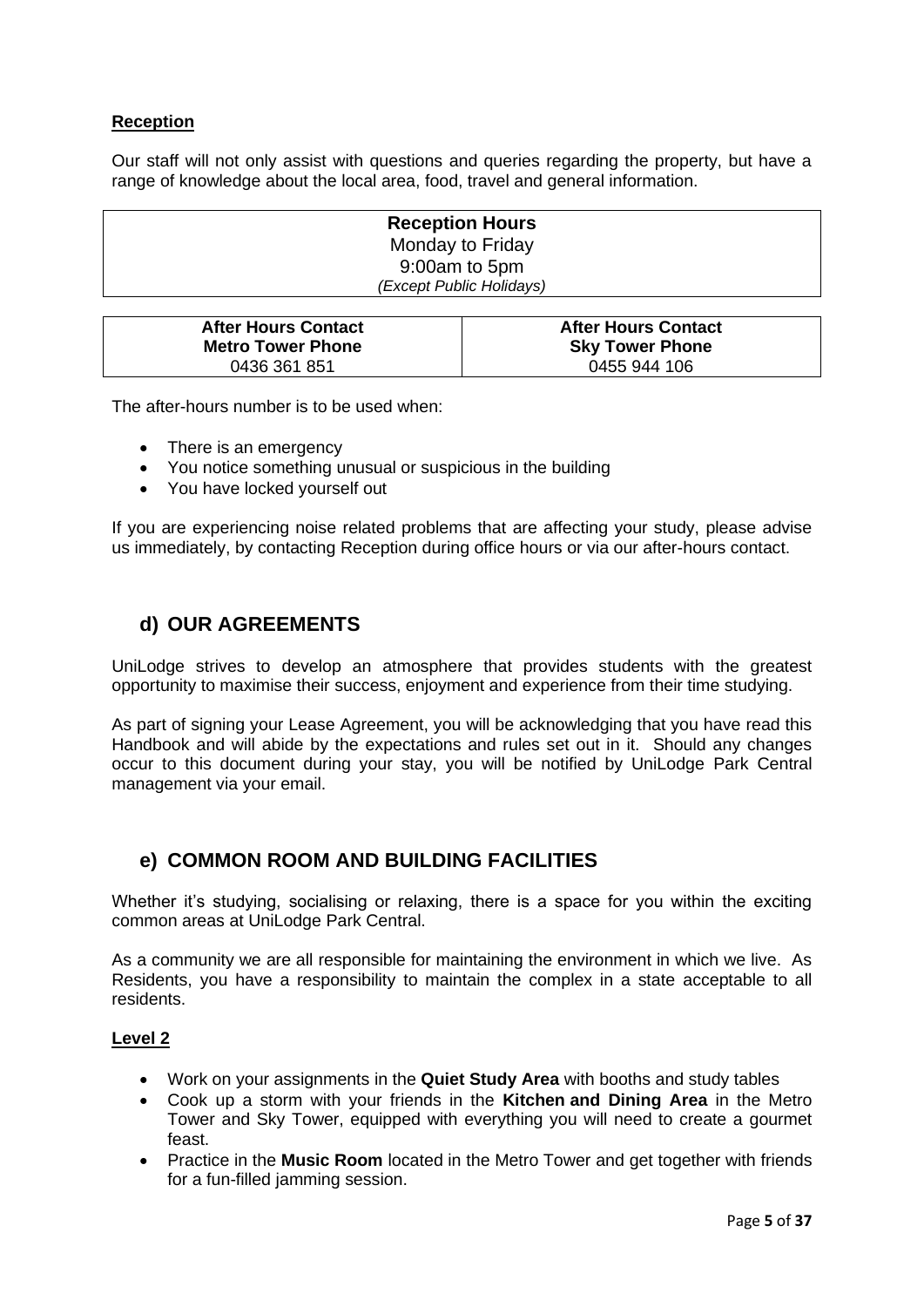- Stay fit in the **Gym** located in the Sky Tower with a great range of exercise equipment and TV
- Chill out, socialise or enjoy the fresh air in the **Outdoor Dining & Kitchen Deck** which includes outdoor seating and tables.
- Hangout with your mates in the **Common Areas** which offers a large space in both Metro and Sky Towers
- **Enjoy Netflix** in the **TV Lounge** and watch your favourite TV shows, movies or sporting events on **Foxtel** in the state of the art **Theatrette**. The theatrette also features a massive 75-inch TV screen to promote your ultimate experience
- Challenge your friends to a game in the **Games Area** on the ground level, which features pool tables, foosball table, table tennis, TV and vending machines
- Enjoy the **landscaped outdoor area** that provides a fine mix of herbs and plants

# **Sky Garden**

- Enjoy the views on Levels 4, 7, 10 & 13 in Metro Tower and on Levels 5, 8, 11, 14, 17, 20 & 23 in Sky Tower
- **Herb and Vegetable Gardens** provide fresh produce for your meals

# **Laundry**

The laundry room is located on Level 2 in both Metro Tower and Sky Tower and is available for your use containing washing machines, dryers and ironing boards. Access to the laundry is available 24/7, so you can do your washing at any time of the day. Charges apply for the use of a washing machine and a dryer. You will need to supply your own detergent.

# **Bicycles**

Bike racks are available to residents and are undercover and secure. If you wish to store your bike, please come and see Reception to register your bike and receive your bike tag. Bikes that do not have an approved UniLodge Park Central bike tag or are not parked in a designated parking space will be removed. Retrieval will be at the cost of the resident.

# **Parking**

Limited car park spaces are available at an additional charge. Please contact Reception for pricing and details. Any cars, bikes or other vehicles that are parked on the premises that are not approved by UniLodge Park Central will be removed at the expense of the resident.

# **Rubbish**

Please empty your rubbish into the rubbish chutes located on each floor. There are bins for both general waste as well as recyclable materials. Each chute is equipped with a diverter switch to switch between general waste and recyclable waste. Rubbish is not to be left in hallways, common areas or beside bins. Any residents found doing so will be contacted and it may result in a breach notice.

# **Study Spaces**

Studying is an integral part of living at UniLodge and we want to ensure you have enough space to study. Dedicated quiet study area is located in the Metro Tower on Level 2. Please respect the space and abide by the expectations.

**Gym**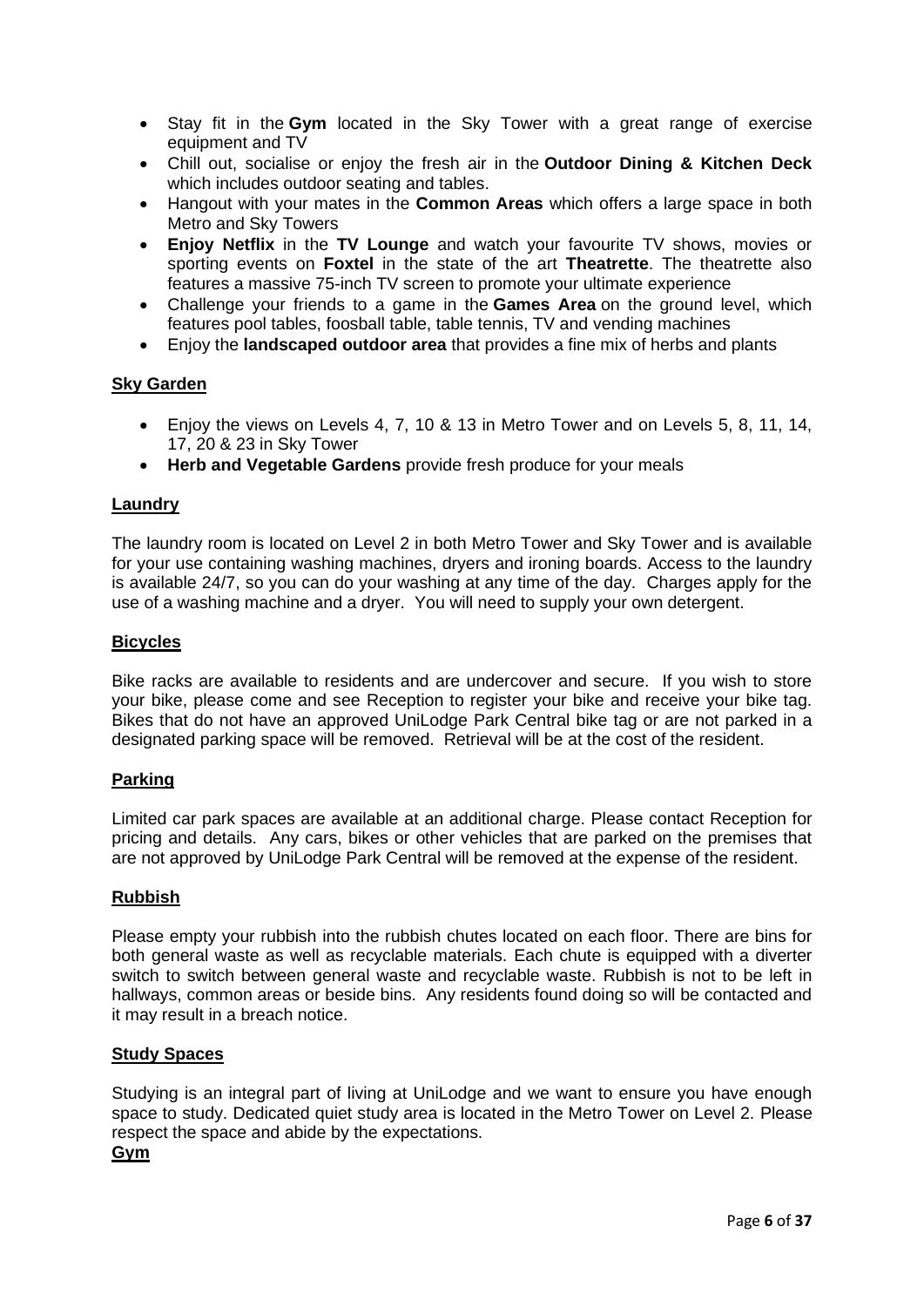The 24 hour gym has a range of equipment for your use. To make sure you can use it at any time when you check in we will ask you to sign a form that acknowledges your use of the gym is at your own risk.

*If there is an emergency situation such as a flood, power outage, an electrical emergency within a common area, please call Reception or the after-hours contact details immediately.*

# <span id="page-6-0"></span>**2. SETTLING IN AND ENJOYING YOUR STAY WITH US**

# <span id="page-6-1"></span>**a) GETTING YOU SET UP ON ARRIVAL**

This handbook forms part of your 'lease agreement'. You must read these documents and, once understood, sign the lease agreement as agreement to abide by the building rules and contract obligations. You will receive a copy of the signed lease agreement and this is provided to you on your arrival once signed by all parties.

The items you will receive on checking in are:

- An access card
- A copy of the entry condition report for your unit
- A copy of your lease agreement
- Residential Tenancy Authority information on renting in QLD
- Internet details

# **Access Card**

You are issued with an access card when you check in. The access card will give you entry to the front entrance, lifts, and your apartment/ bedroom.

The access card should be carried by residents at all times. Your access card must not be given to any other person. Should you lose your access card or be locked out of your apartment, you must contact Reception immediately.

#### **Replacement of Access Card**

There will be a cost to the resident to replace their access card if they are lost. If a key is missing for more than 24hours it is classed as lost and a replacement card will be issued.

Prices for the replacement of lost access cards and lock out fees:

- **Swipe Cards:** \$50.00 each.
- **Lock out fee:** Free of charge for the first time. \$50 per lockout applicable for after-hours assistance (when reception is not open, this includes public holidays that fall on a week day)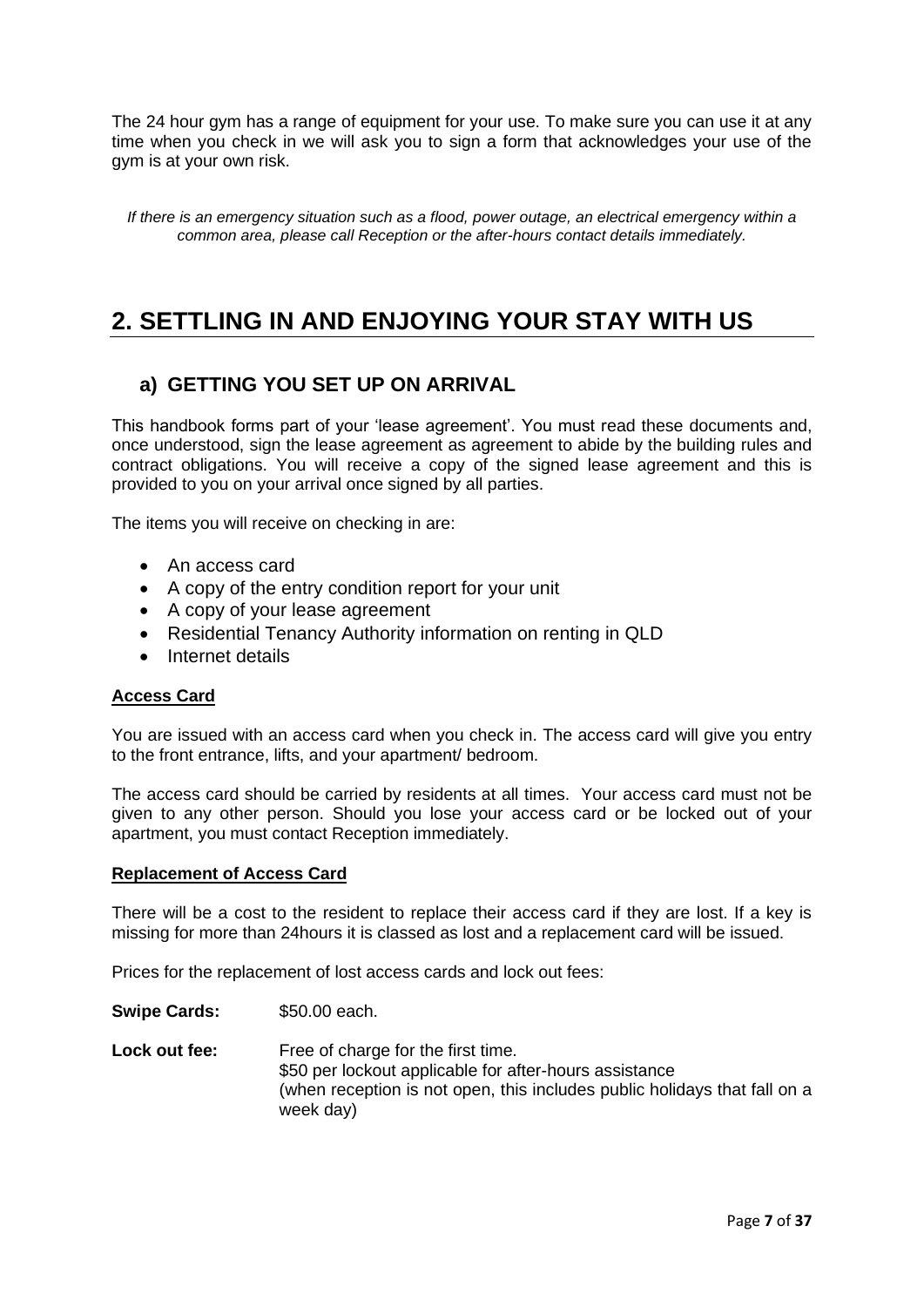# <span id="page-7-0"></span>**b) MAIL, PARCELS AND DELIVERY**

Each unit is allocated a mail slot, which is located at your Reception in the Tower you live.

Mail being sent to you should be addressed as follows:

# **Your Name** *(English name)* **UniLodge Park Central <Tower Name> (Unit Number) \_ \_ \_ \_ \_ / 8 Gillingham St Woolloongabba QLD 4102 Australia**

If your mail does not include your unit number it will cause delays. This may result in your mail being returned to sender.

It is possible that residents with a common surname may reside in the same unit during different time periods. Should you collect someone else's mail and then realised that it does not belong to you, you are to immediately return the mail to Reception.

# **Parcels**

Parcels are accepted by Reception during office hours on behalf of the residents. No responsibility is taken for the state the parcel arrives in or when picked up by the Resident.

- Parcels must be in the name of the resident only; we do not accept parcels on behalf of friends or family of residents. Ensure it is in the name in which you have signed your lease agreement so we can identify.
- We do not accept food or perishable items (e.g. supermarket deliveries, UberEats orders, etc.).
- If a parcel has not been collected within 2 weeks of delivery we will return the unclaimed delivery back to sender.

We will not accept parcels for departed residents. Any parcels or mail received for departed residents will be returned to sender.

# **Sending Mail**

The closest Post Office is located:

Shop 3 62 Cleveland Street, STONES CORNER, QLD, 4120 Phone: +61 7 3336 5730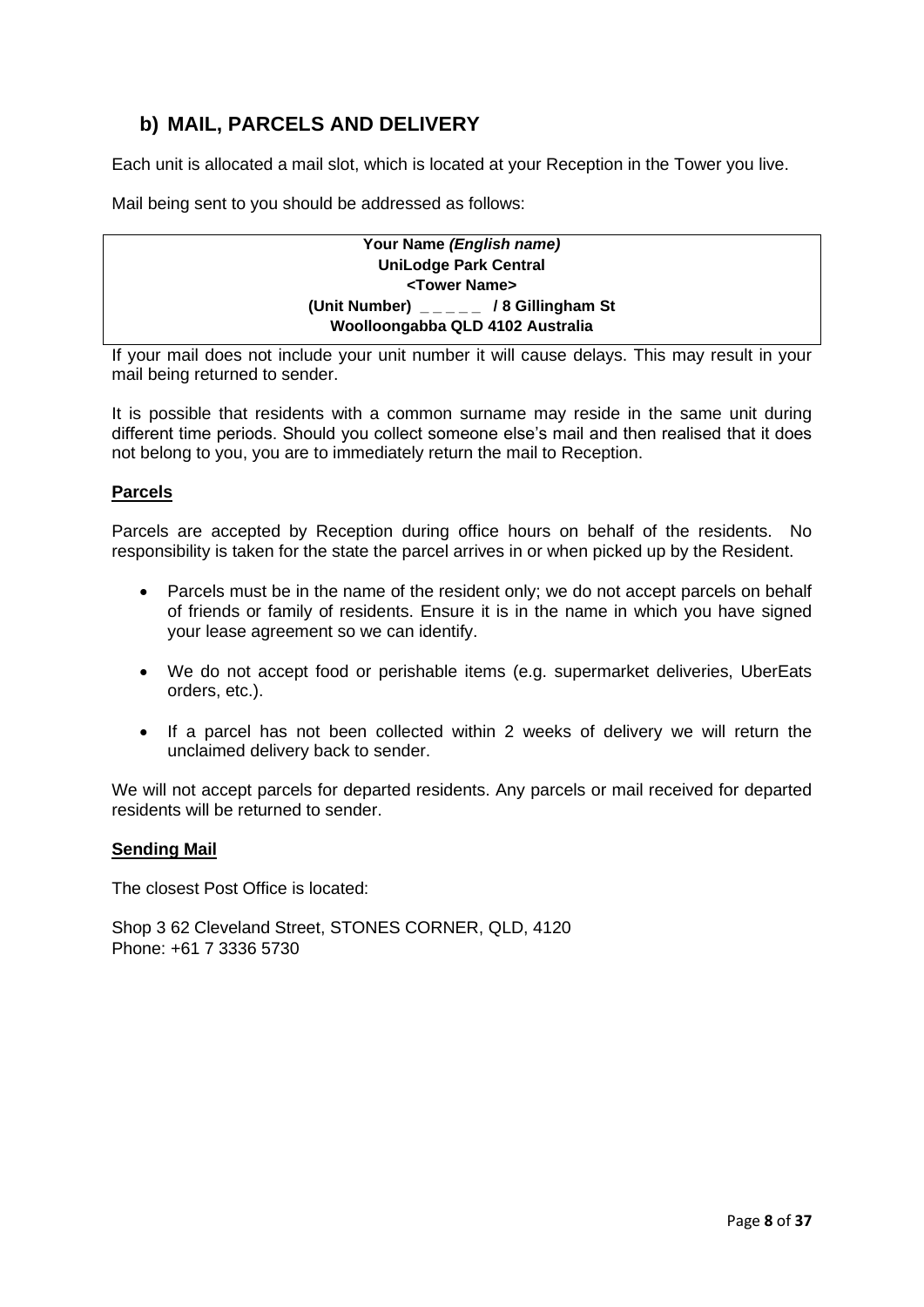# <span id="page-8-0"></span>**c) PAYING YOUR RENT**

# **Residents whose payments are in arrears will be issued with breach notices**

# **Rent**

Rent is to be paid as per the lease agreement, and must always be 2 weeks in advance.

Payments can be made in the following way:

- a) Bank Transfer into the UniLodge Bank Account.
- b) Direct Debit from a nominated Australian bank account.
- c) At reception during business hours via EFTPOS or Credit Card (MasterCard or Visa). Credit card payments incur a surcharge.
- d) WeChat Pay, AliPay, BestPay or JD Pay. Surcharge applies.

# **Bank Account Details**

| <b>Bank Name:</b>           | St George Bank                                                    |
|-----------------------------|-------------------------------------------------------------------|
| <b>Bank Address:</b>        | 12/1 Eagle Street, Brisbane QLD 4000                              |
| <b>Account Holder Name:</b> | UniLodge Park Central                                             |
| <b>BSB Number::</b>         | 114-879                                                           |
| <b>Account Number:</b>      | 450728322                                                         |
| <b>SWIFT CODE:</b>          | SGBLAU2S                                                          |
| <b>Reference:</b>           | Entry ID issued to you. If you are unsure of what this is, please |
|                             | contact Reception.                                                |
|                             |                                                                   |

# *Payment of Rent must be received on or before the due date All receipts to be emailed immediately after every payment*

# **WeChat Pay & AliPay**





**Remark:** Entry ID issued to you. If you are unsure of what this is. Please contact Reception.

# **Direct Debit Decline Fees**

Should a direct debit payment be declined by the resident's bank, you may be charged a processing fee

# **Other Charges**

Sundry charges are payable by residents and include additional cleaning, lock out fees, equipment hire and repairs. The resident must make payments for outgoings within 7 days of the invoice.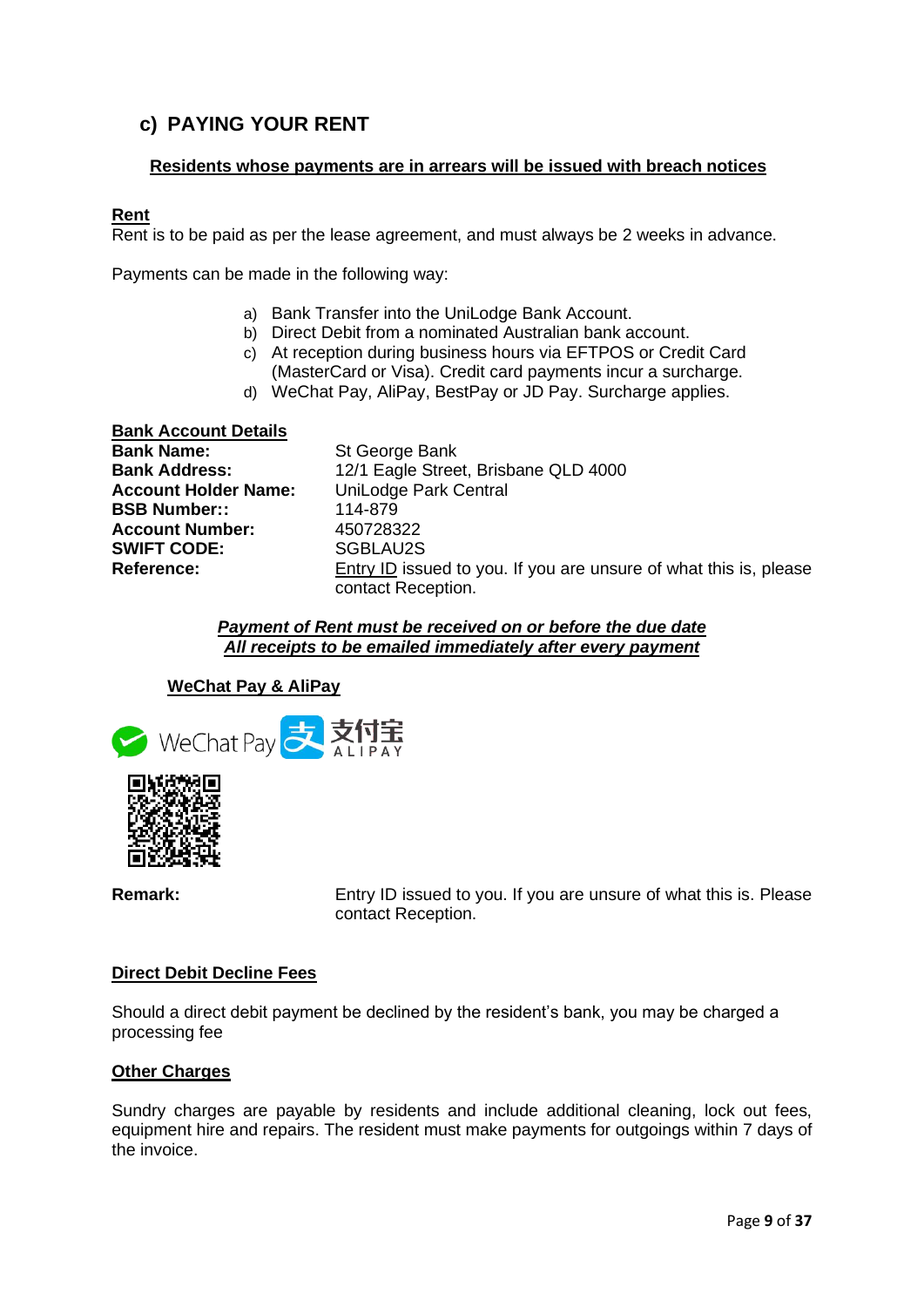# <span id="page-9-0"></span>**d) GETTING TO KNOW YOUR NEIGHBOURS**

Here are some handy hints towards getting to know and living happily with your neighbours:

- Introduce yourself to your neighbours and have conversations with them whenever you can – don't be shy, you may have lots in common
- Respect others' sleeping and studying habits by not creating excessive noise
- Don't leave your belongings lying around in shared areas
- Clean up after yourself
- Don't use other people's things without asking
- Have consideration and respect for others in all facets of life
- Remembering that all Residents of UniLodge are students. You could assist each other with study and/or have study groups together
- Suggesting social activities that you and your neighbours could attend together within or outside of UniLodge may be a great way to make new friends and meet more people

# Living Together at UniLodge

# *Living in a close community like UniLodge can be a lot of fun, but it will take effort and compromise. The following steps will help you should any conflicts arise…*



# *Tips for happy living in a multi-share apartment*

- Always do your fair share of cleaning
- Decide on a cleaning roster for the kitchen, bathroom and vacuuming
- Be aware of the noise you and any guests you have produce. This is a common courtesy which should extend to all residents.
- Don't leave dirty dishes overnight.
- Take out the garbage when the bin is full
- Decide if you are going to share the cooking, it's a great way to try new foods and cut costs
- Always store valuable items in your room
- Be considerate with your use of shared facilities and equipment.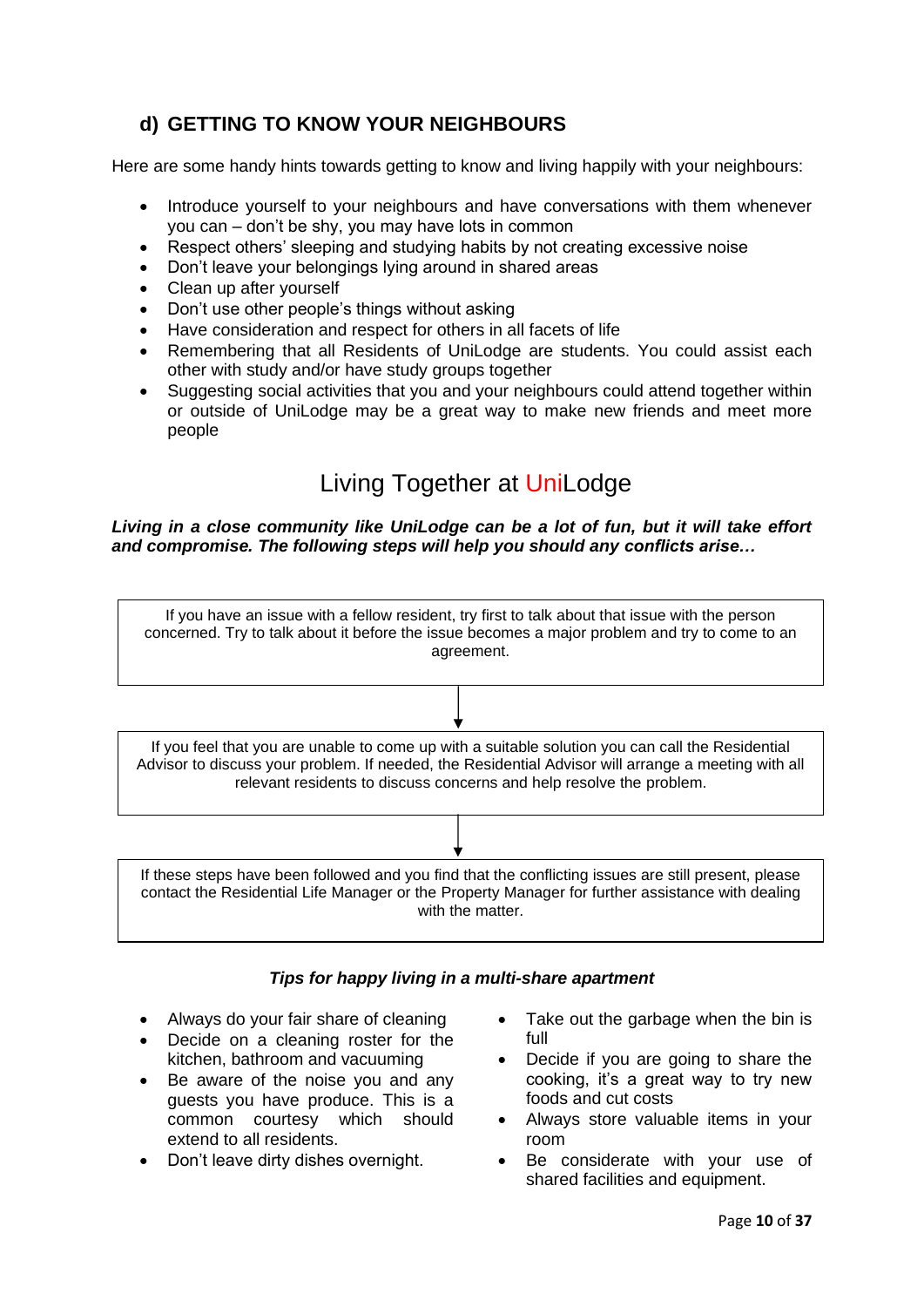# <span id="page-10-0"></span>**e) LEARNING TO LIVE TOGETHER HARMONIOUSLY**

# **Short Term Illness**

UniLodge accepts the possibility that residents may suffer a debilitating illness that is neither communicable nor notifiable, for a short time. In such cases, UniLodge undertake to extend every reasonable support, and to encourage residents in the pursuit of their studies.

# **Communicable Disease**

In the case of contracting an infectious disease such as measles, a resident must notify UniLodge management immediately. To ensure the health and safety of all residents, the resident is to cooperate with UniLodge to ensure they abide by instructions given.

Some strategies may include

- in-house isolation by: Restricting himself/herself to his/her own study bedroom and a dedicated bathroom area
- Avoiding common areas of the building
- Excluding himself/herself from any UniLodge activities during the infectious period
- Careful hand washing etc. if the infection is contagious by that route
- Care with coughing, sneezing in common areas, etc.

If there is a breakout of an infectious disease involving a significant number of residents, management will seek medical advice from relevant health services about how best to contain it.

Where a person has a reasonable suspicion that a resident has a notifiable disease, they will refer the matter to management. Where management reasonably believes the resident has a notifiable disease, it will refer the resident to the university's health service or the resident's preferred GP for a medical assessment of whether the resident has a notable disease.

# **Medical conditions**

To assist UniLodge to support our community, residents may wish to disclose medical information to staff which may assist them should a medical situation arose. This information will remain confidential and will be recorded in the resident's electronic file which is protected by passwords and only accessible by approved UniLodge staff. Residents are encouraged to discuss their needs with the Residential Life Manager or Property Manager and this will be conducted in a confidential environment.

# <span id="page-10-1"></span>**f) LOOKING AFTER YOUR APARTMENT**

*If there is an emergency situation such as a flood, a shower that won't turn off, a Room door that won't lock etc. please call reception or the after-hours contact details immediately.*

# **Maintenance**

Please follow the procedure below upon discovery of an item requiring attention.

1. Identify the problem and prepare to give the associated details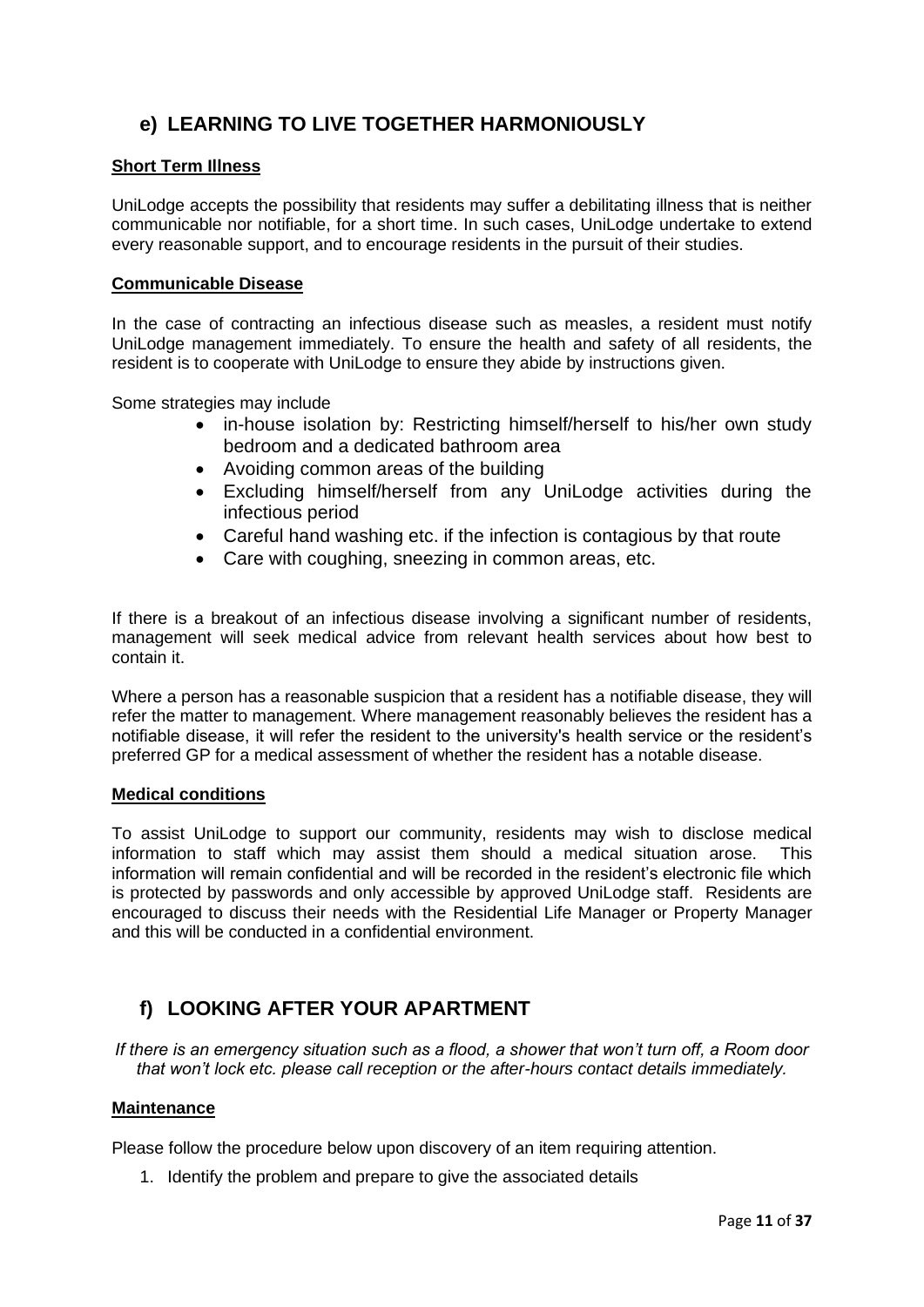- 2. Fill in the maintenance form online by clicking the below link: [Maintenance Request Form](https://form.jotform.com/200682286031449)
- 3. Photos of the damage or concern are very helpful

# **Apartment Repairs**

UniLodge employs maintenance staff and contractors to repair any damages or problems that occur on the premises. General maintenance of the apartment is provided. The resident is liable for any damages or loss caused by negligence or misuse, and will be charged for labour and any associated costs.

# **Multi-share damages**

In multi-share apartments, if maintenance is required to fix damage in the apartment common areas, and responsibility is not claimed by an individual/s, costs will be shared equally across all residents of the apartment.

# **Appliances and Systems**

Refer to instruction manual for correct usage. Please contact reception to obtain one.

# **Glass and Aluminium**

Please note the following suggested points for the care and maintenance of the glass in your apartment.

# *WHAT NOT TO DO*

- Do not store or place items in contact with the glass (this can damage the glass or create a heat trap leading to thermal breakage)
- Never use abrasive cleaners on glass. Scouring pads or other harsh materials must not be used to clean windows or other glass products. Powder based cleaners are to be avoided
- Avoid causing extreme temperature changes as this may lead to thermal fracture of the glass (i.e. do not splash hot water on cold glass, or freezing water on hot glass). Some tapes or adhesives can stain of damage glass surfaces. Avoid using such materials unless they are known to be easily removed

# **Joinery Items**

# **Cleaning**

A wipe over with a clean, soft damp cloth should be sufficient to keep all laminex surfaces clean. Soiled surfaces or light stains are best removed with warm soapy water or with a common detergent. Wax or other polishes are unnecessary and should not be used. **Note:**  Please refrain from using any caustic cleaning agent on any surfaces.

# **Scratches and Cuts**

Chopping and cutting directly onto the surface can damage laminex/stone surfaces. To prevent this happening, use a cutting or chopping board. Sliding of heavy objects can cause scuffing of the surface. Residents will be charged for replacement of the surface if severe cuts and scratches occur.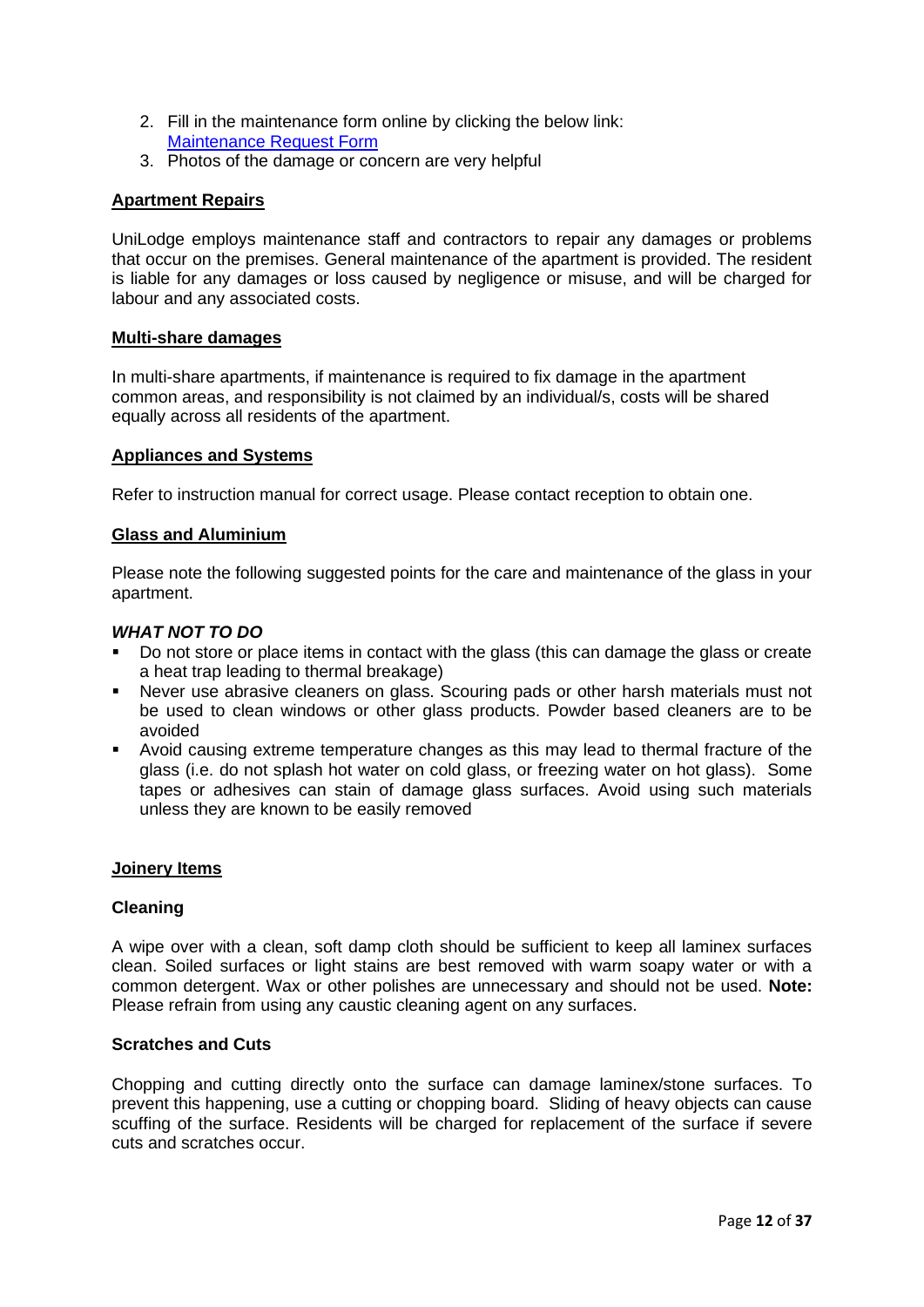Residents are asked not to remove from their apartment any item or equipment that has been provided by UniLodge.

#### **Microwave**

Your apartment is provided with a microwave located in the kitchen. The microwave is connected to a 240V single-phase electric power supply.

# **Mirrors**

The manufacture's recommended cleaning method is as follows:

• Gently wipe with a damp, lint-free cloth

# **Refrigerator**

Your apartment is provided with an electric refrigerator connected to a 240 volt electric power supply. On arrival check that the fridge is plugged in and switched on, you may need to adjust the cooling setting within the refrigerator. To be effective the refrigerator should be constantly left on.

# **Smoke Detector**

Your apartment has been installed with a smoke alarm. Generally, they are located on the ceiling in the living room/bedroom areas. If you attempt to tamper, cover or remove your smoke alarm you will be fined.

# **Stains**

DO NOT use any powders or abrasive liquid cleaners. A light application of METHALATED SPIRITS or cleaning liquid that does not contain solvents can be used.

# **Tiled Surfaces**

- Do NOT clean the tiles with ACID
- Do NOT clean tiles with any abrasive materials
- Do NOT place-potted plants directly onto tiled balconies remove any residue immediately before staining occurs
- Use specifically designed tile-cleaning detergents only

# **Walls**

# **Hanging Items on the Walls**

Please be very careful of what you stick onto the walls. Do not staple, stick, or pin any items to the walls. The walls could become damaged or paint removed if care is not taken and a charge will apply if this does occur. No sticky tape is to be used. No blue tack is to be used as it can stain paint.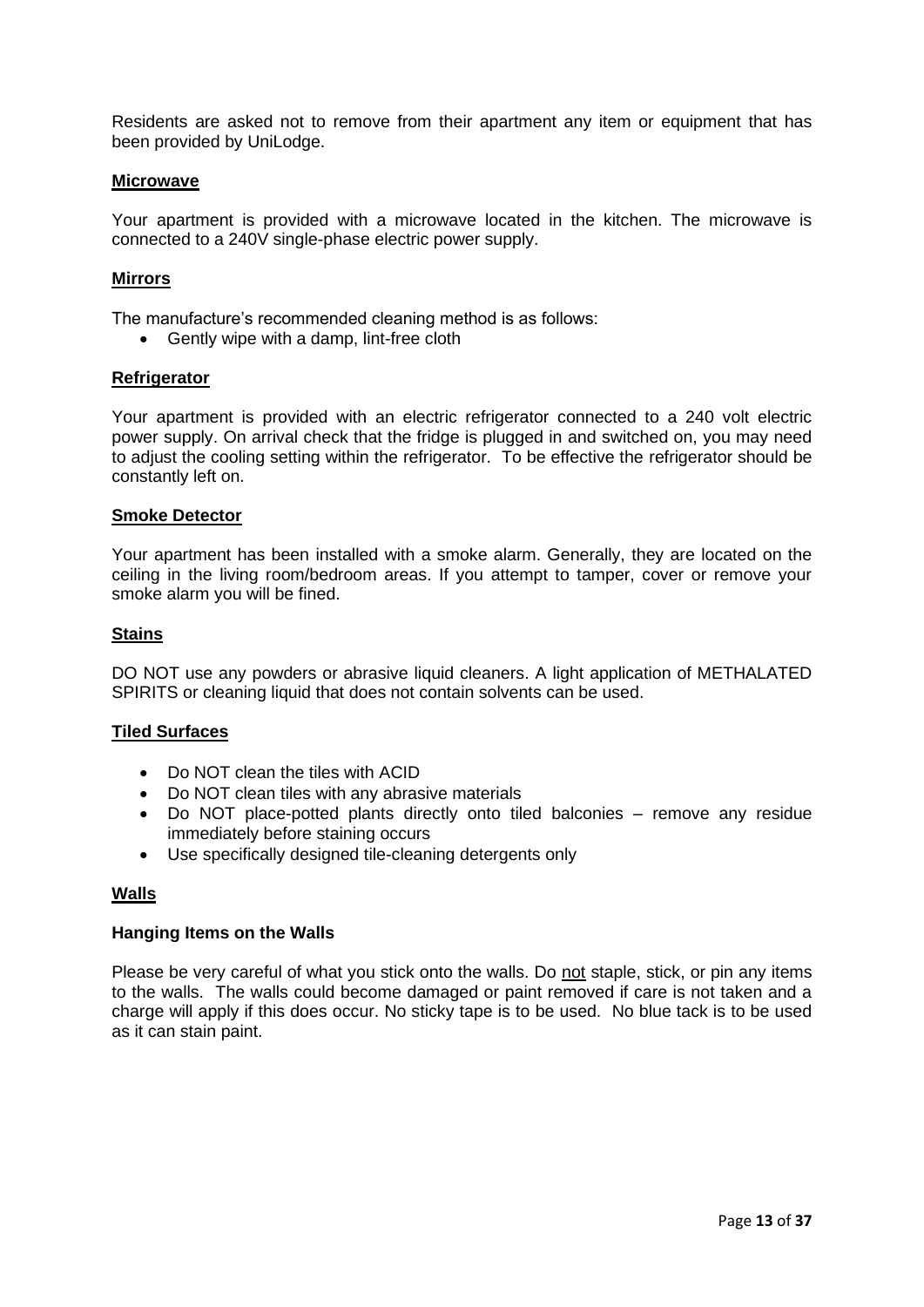# <span id="page-13-0"></span>**g) WHAT TO DO IN AN EMERGENCY? DON'T PANIC!**

# **Upon Fire**

- Assist any person in immediate danger only if safe
- Close door
- Call Fire Brigade (000) from your mobile phone
- Mitigate fire if safe to do so
- Evacuate to assembly area
- Remain at assembly area and await instruction

# **Assembly Location**

Refer to posters and signage throughout the building and make sure you know where this location is

# **Fire Sprinklers and Detectors**

Please be informed about the following points:

- 1. The smoke detector in your room is connected to a fire alarm system. If you set the alarm off in your kitchen due to smoke while cooking, quickly get a tea towel or something similar and fan under the detector
- 2. Never cover or attempt to remove the smoke detector in your room. These are connected to the main building fire alarm system and tampering may cause a system fault and/or a false alarm. In the event of a false alarm that is caused by interference with a smoke detector the Queensland Fire & Rescue Service has within its power to levy fines and commence prosecutions (current fines exceed \$1200). You may also be responsible for the cost of repairs to the system that tampering may cause
- 3. In the event of excessive cooking fumes in your apartment that cause your alarm to activate please do not attempt to clear these into the building common areas (including apartment hallways). Activation of common area alarms will automatically call the Queensland Fire & Rescue Service who has within its power to levy fines (currently in excess of \$1200). Please open your windows and fan the fumes away from your detector. For the rooms where the windows are sealed, please ensure that your rangehood extraction fans are running.

# 4. **Should there be a fire, dial 000 immediately**

# **False alarm callouts can incur a fine exceeding \$1200**

With just a little extra care, we can all reduce the chance of false alarms

# *DO NOT TOUCH THE SMOKE DETECTORS AND SPRINKLERS DO NOT HANG COAT HANGERS THROUGH THE SPRINKLER DEVICE*

Touching the sprinkler head may result in it being activated causing hundreds of litres of water to gush into your unit, which will flood not only your unit but also those below. Severe damage costs will be imposed upon anyone who interferes with a fire sprinkler or a smoke detector!

# *REMEMBER: DO NOT USE LIFTS IN A FIRE EMERGENCY*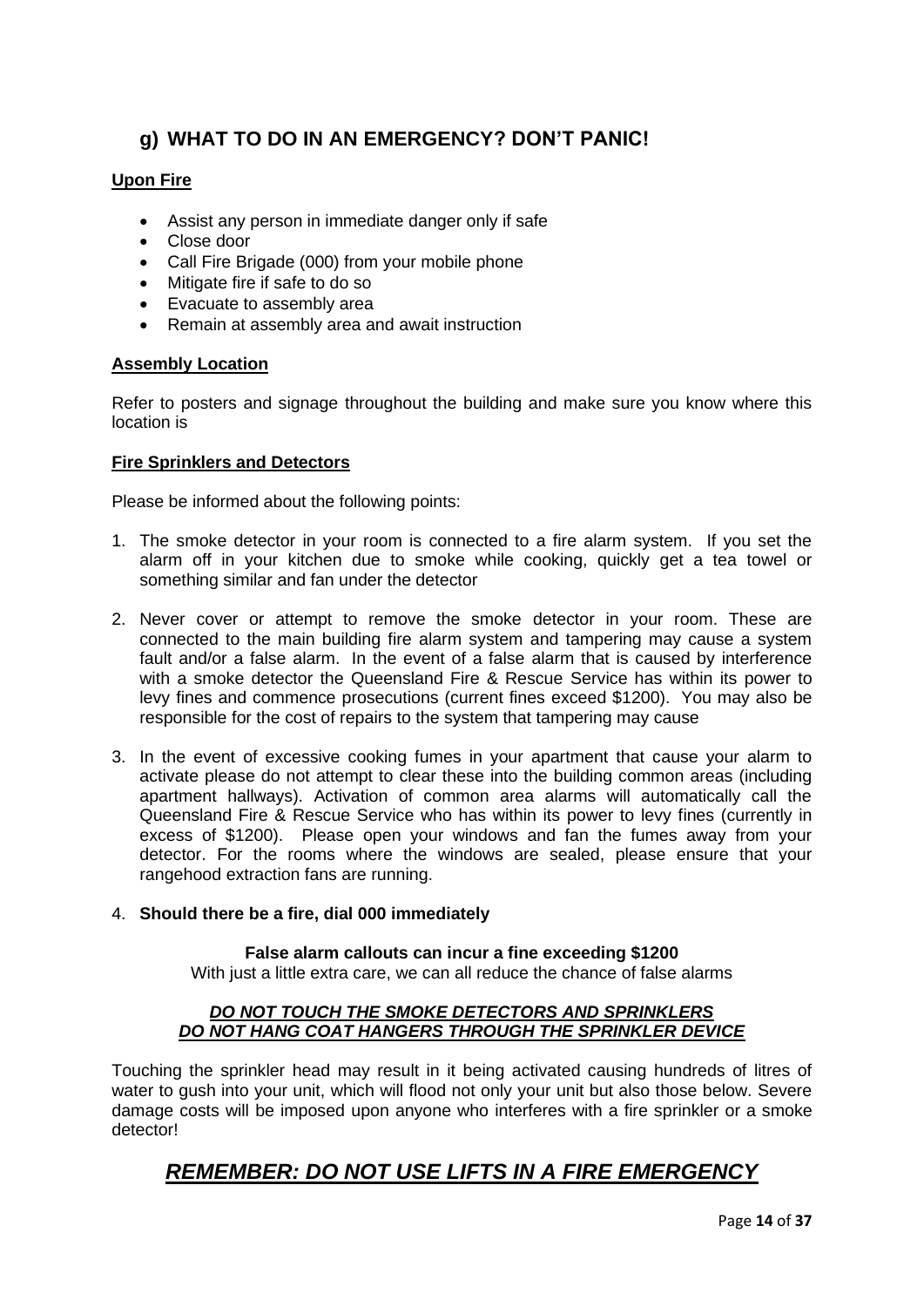# <span id="page-14-0"></span>**h) YOUR SHOP**



Let us bowl you over.

Feel at home the moment you move in -Your Shop.

Are you ready to make the journey to Uni in 2022? Travel light and hassle free!

Don't spend your first day in a new city having to worry about hunting around for linen and kitchen items – trust us you will have much more exciting things to do and see! So whether arriving by plane, bus or train, make settling into your new lodge easy by pre-purchasing your basics from our online store. Click [Your Shop](https://unilodge.com.au/shop/) and have them delivered to your apartment prior to your arrival. **Please place orders at least 10-14 days prior to arrival to ensure they arrive in time.**

Our most popular is the [All in One Essentials Pack](https://unilodge.com.au/product/one-essentials-pack/) which as the name suggests is very comprehensive and includes linen, pot, pan, cutlery, plates, cups, cooking utensils + more (based on king single\* bed product)… amazing value!!

*\*Bed sizes are as per your room types. Studio = King Single size, Studio Double = Double Size, Studio Accessible = Double, Studio Deluxe = Double and 6 Bedroom = King Single. Prices include shipping and GST.*

Visit **[Your Shop](http://unilodge.com.au/shop/)** now and order today!

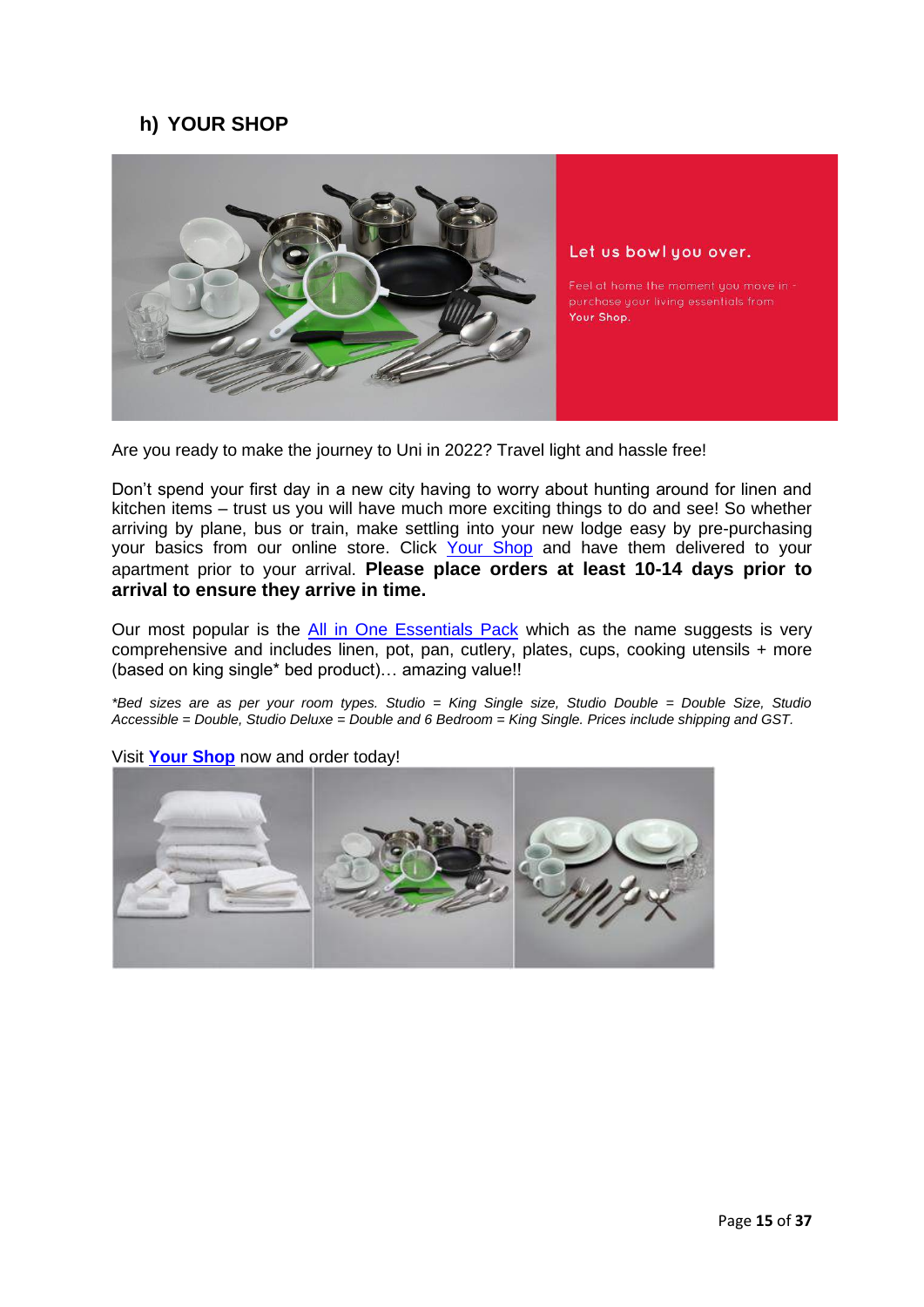# <span id="page-15-0"></span>**i) CONTENTS INSURANCE**

Have you considered Contents Insurance? It is an optional service available to residents. The policy offered covers up to \$5,000 of your personal items located at your UniLodge property where you have entered in to a tenancy agreement.

With Contents Insurance you are insured for loss or damage to your contents during your tenancy while they are at the site caused directly by any of the insured events such as fire, theft and storm.

Start protecting your valuable belongings when you move in. Come speak to us at reception about getting cover, it's quick and easy!

# <span id="page-15-1"></span>**j) SETTING UP A BANK ACCOUNT IN AUSTRALIA**

# *The Big 4 Banks*

You've plenty of choice when it comes to banking. There are many regional banks, local credit unions and building societies – but it's the Big 5 banks that are the key players in Australia.

These are:

- Commonwealth Bank [www.commbank.com.au](http://www.commbank.com.au/)
- NAB [www.nab.com.au](http://www.nab.com.au/)
- ANZ [www.anz.com.au](http://www.anz.com.au/)
- Westpac [www.westpac.com.au](http://www.westpac.com.au/)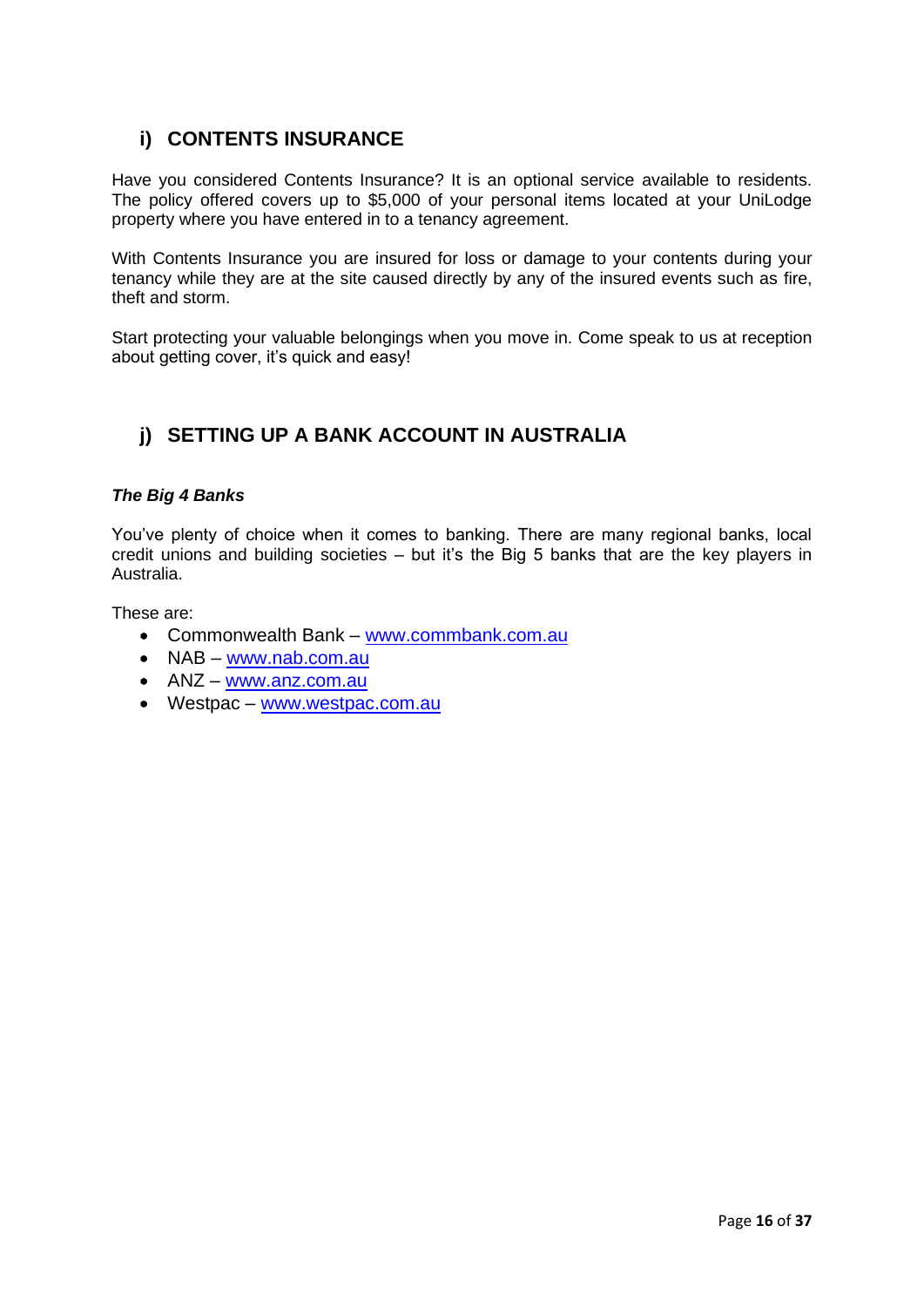# <span id="page-16-0"></span>**3. RULES AND REGULATIONS**

# <span id="page-16-1"></span>**a) RIGHTS AND RESPONSIBILITIES FOR RESIDENTS AND UNILODGE**

# **Resident's Rights:**

- Access to an apartment that is fit to live in, in a good state of repair and complies with health and safety regulations
- Peaceful enjoyment of the premises
- A secure environment

# **UniLodge's Rights:**

- To send remedy of breach notices to residents who break the terms or conditions of the lease agreement and/or cause damage to any parts or inclusions of the building and/or cause inconvenience to others
- To issue remedy of breach notices to residents defaulting on their rental payments, and to send a notice to leave if not remedied
- To inspect the condition of the apartment during reasonable hours, after issuing the resident with an entry notice
- Entitled to maintain rules and regulations (permitted by law) regarding the limitation, prohibition, the use of drugs and alcohols within the premises
- Request identification from residents

# **Resident's Responsibilities:**

- Pay the rent by the due date and by the agreed method of payment
- Do not use the premises for illegal purposes
- Do not cause a nuisance or interfere with the reasonable peace, comfort, or privacy of any other resident
- Keep the premises and inclusions clean
- Be responsible for your guests' behaviour
- Do not intentionally, maliciously or negligently damage, or allow anyone else to intentionally, maliciously or negligently damage, the premises or inclusions
- Report to UniLodge any damage/maintenance issues to your apartment in writing
- Pay for charges as outlined in the lease agreement
- Abide by the terms of the lease agreement and rules and regulations of the building
- Only use the premises for residential purposes unless otherwise agreed in writing
- Be responsible to pay for any blown light bulbs or damage in your apartment
- Be responsible to pay for any false fire alarm call outs that may occur from your apartment

# **UniLodge's Responsibilities:**

- To make sure the apartment is clean and fit to live in at the start of the agreement
- Providing a reasonable level of peace, comfort and privacy in the premises
- Ensure the premises are reasonably secure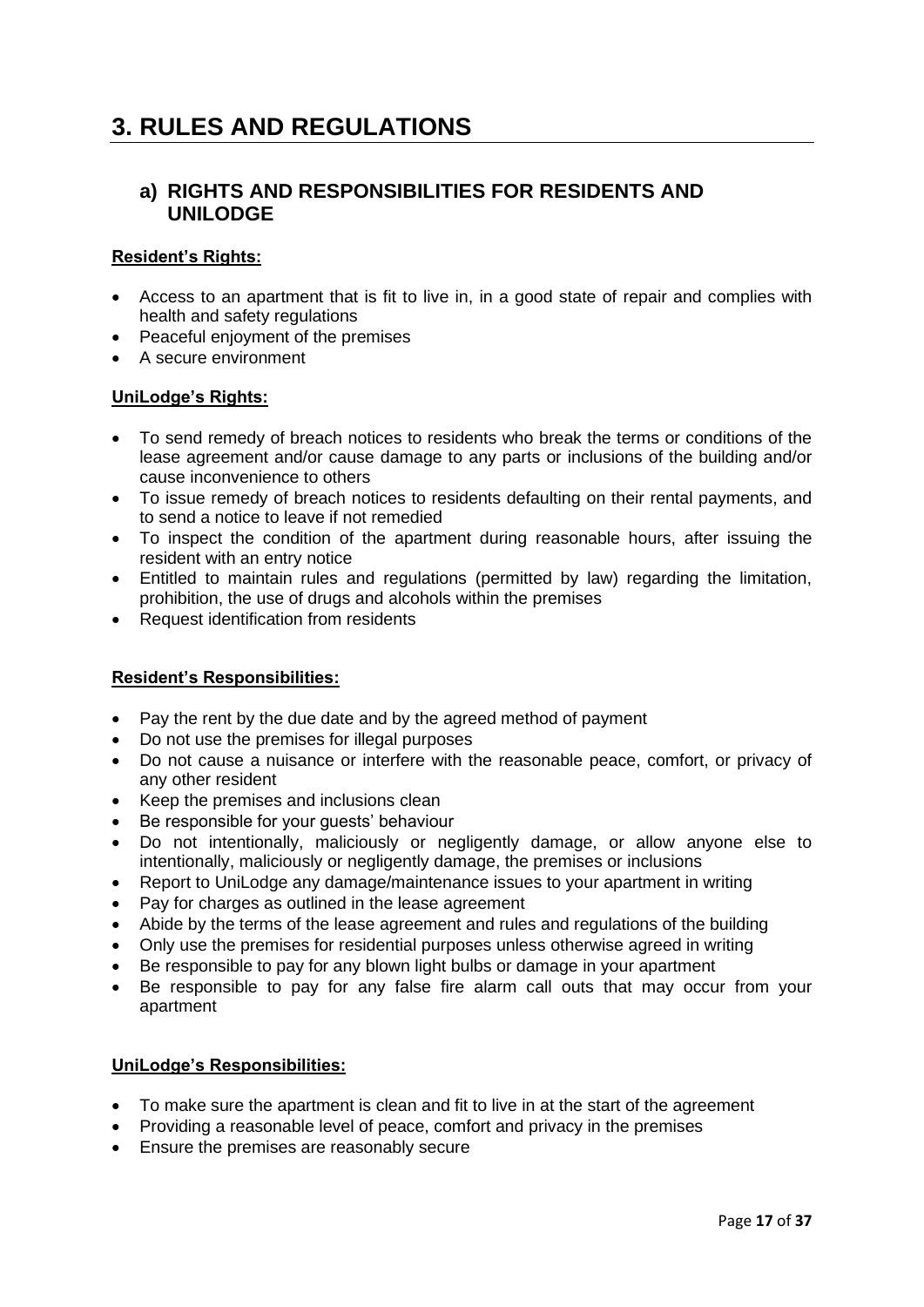- Ensure compliance with laws regarding the health or safety of persons using or entering the premises
- Maintain the premises and inclusions in good repair and keep the common areas clean

# <span id="page-17-0"></span>**b) RULES OF LEASE**

# **House Rules**

As part of your lease agreement, you will be supplied with the House Rules for UniLodge Park Central.

This document covers the rules and expectations in regards to:

- Common Areas and Share Facilities
- Maintenance procedures
- Resident behaviour
- **Bike Parking**
- Car Parking
- Alcohol
- Drugs and Illegal substances
- Gambling
- Smoking
- Noise
- Pets
- Visitors and Overnight guests
- Harassment
- Security
- Social Media
- Complaints and Disputes
- Requests by staff
- Abiding by House Rules

If you have any questions about any of these House Rules, please contact Reception.

# **Internet**

As a resident of UniLodge Park Central, you are allocated 100GB of Wi Fi per month. Please refer to the information given in your arrival pack and on the signage around the building for assistance and troubleshooting with your internet connection. Please contact the supplier if you would like to top up your account if you have used your allocated GB. Wi-Fi is available throughout the entire building. A 'How to Connect' guide will be included in your welcome pack and email to you with your arrival information.

# **Video surveillance**

UniLodge Park Central has 24 hour video surveillance. While these cameras can be of assistance in managing issues, the best defence is for all residents to maintain a vigilant attitude towards safety and security.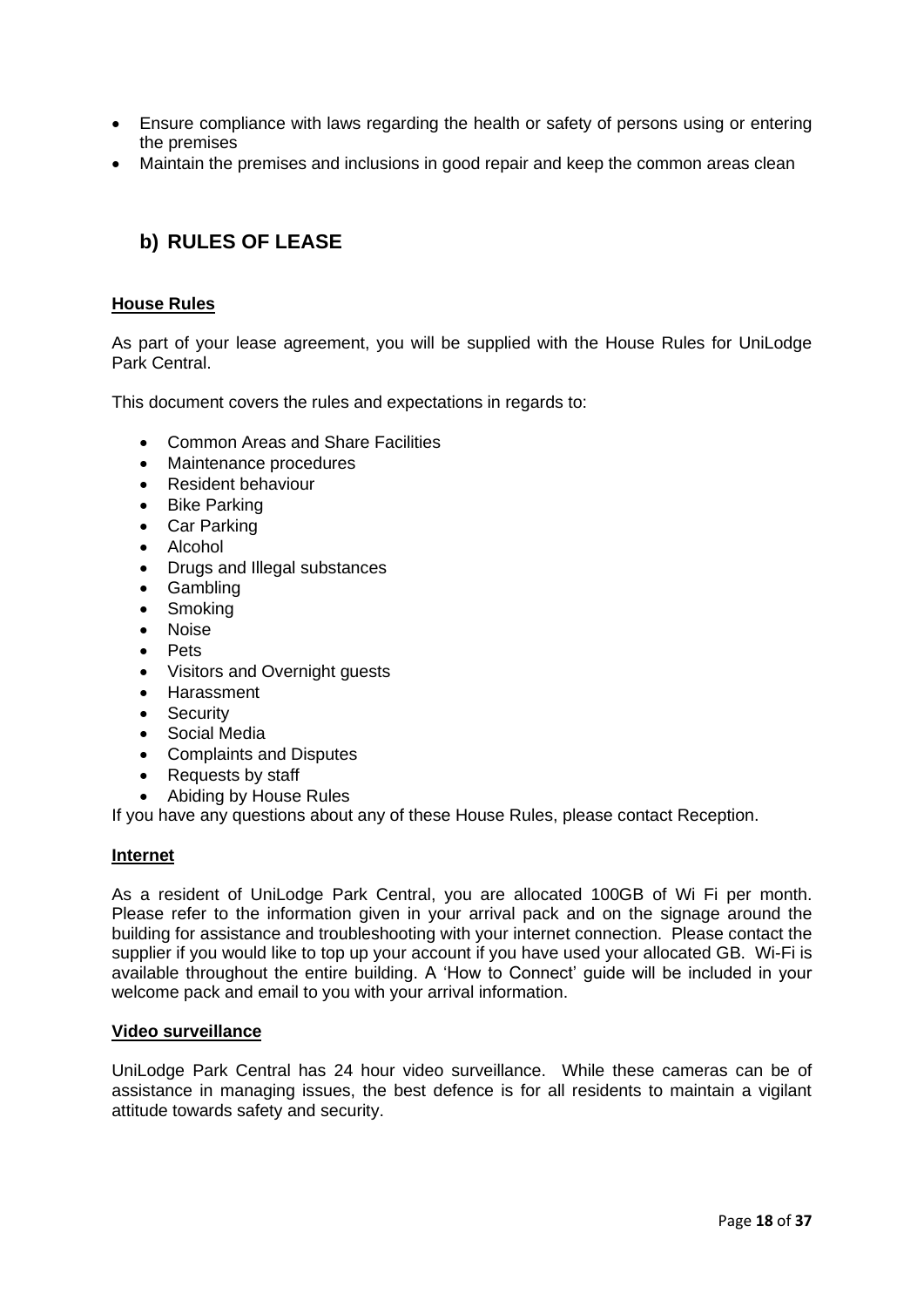# **Security**

Apartment doors must remain closed at all times. They are not to be held open, propped open or held back by any objects whether the resident is in the apartment or not.

#### **Identification**

Identification should be carried at all times as it allows management and security to determine if a person is a resident at UniLodge. Identification should include a photo and your name in English. It also allows after-hours access should you lose your access card. **You should always keep your access card and identification separate.**

#### **Social Gatherings**

Social gatherings are an important part of university life and residents may gather together for social occasions. Resident's must consider the aspect of noise, security, and abide by the rules for the use of communal spaces.

# **Events in Rooms**

Residents may hold small events in their room without filling out an event request form. A small event is deemed to be

- no more than 6 extra guests in a 4, 5 & 6 bedroom apartment
- no more than 3 extra guests in a Studio apartment

If an event is being held with more people than the guidelines above, an event request form must for completed at reception. Any in-room event which has the potential to be disruptive to the community should instead take place in a common area.

#### **Events in Common Spaces**

Gatherings with a large number of people in attendance require a significant level of responsibility on the part of the person hosting. It is important that this person plans for this, and is sober and present for the entire duration of the party. In multi share apartments, they require the unanimous consent of all residents before having these events.

An event cannot exceed:

- 20 guests in total in a 4, 5 & 6 bedroom apartment
- 6 guests in total in a Studio apartment

The number of guests allowed for each requested event in a common area will be assessed on an individual basis. The use and set up of the space, activities being conducted within it and the room's capacity within safety regulations will all be part of the decision.

You must complete an event request form (available from reception) if you wish to use the common spaces. The event request form is designed to ensure that the interests of other residents not attending the party and people attending the party are adequately considered by the host.

Applicants are required to give the reason for the gathering, how many people will be in attendance, how many non-residents will be in attendance, and how the gathering will be managed.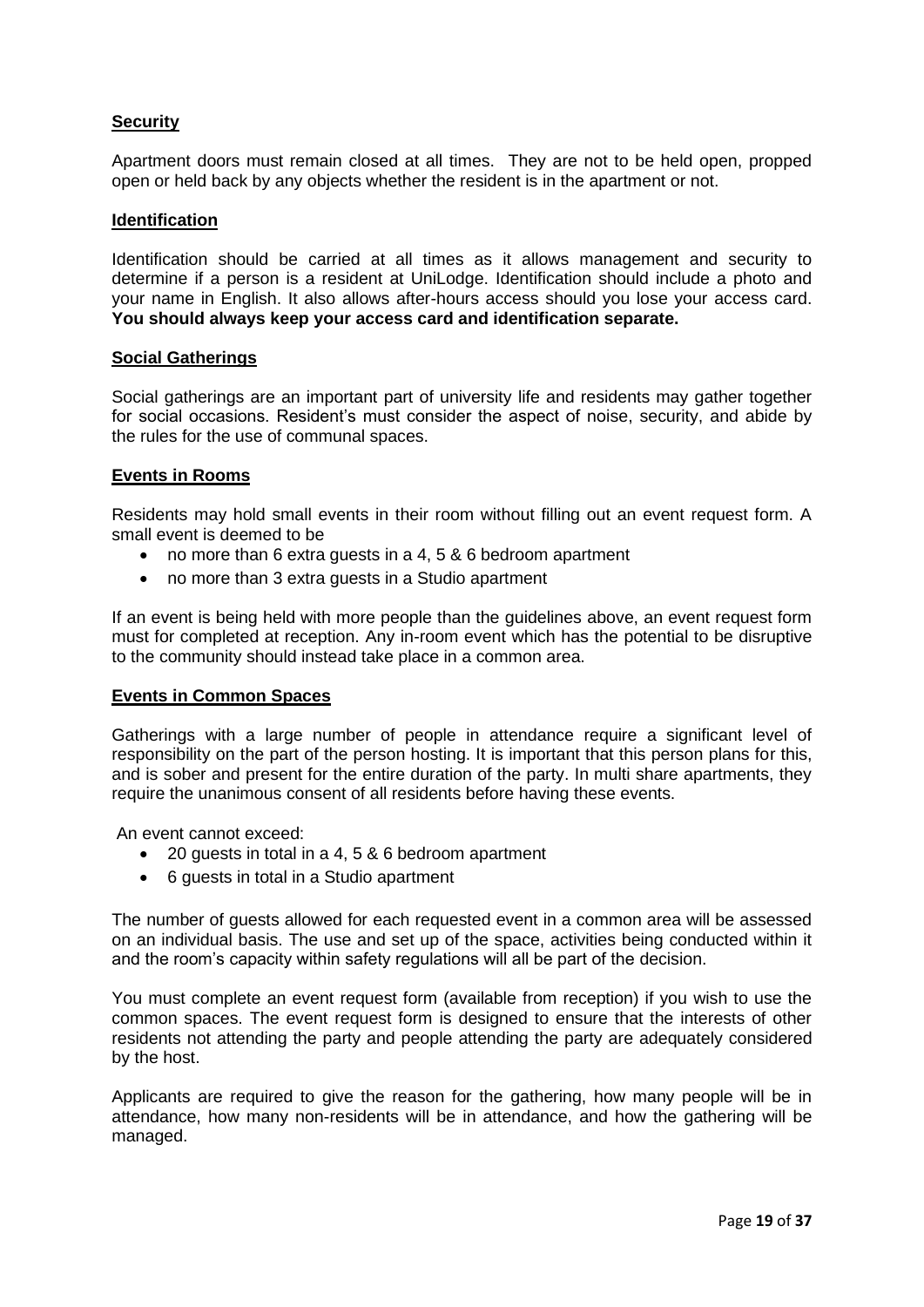The resident hosting the gathering will be held responsible for any breach of the UniLodge Park Central Handbook or House Rules, including damage and noise. Any costs arising from a gathering including costs for cleaning and damage, will be charged to the host.

Most events that are non-academic in nature will not be approved during the Exam period.

Events must conclude by 11pm.

For a gathering in a multi share apartment, the host must always have the unanimous consent of all other residents in that multi share.

# **Non-residents of UniLodge**

Unfortunately it is common for problems associated with social gatherings to be linked to guests of residents. We have several rules that apply to non-residents.

Hosts should be aware of these rules:

- Residents and their guests at UniLodge are to show respect for each other and for our building as members of the UniLodge community.
- Residents are responsible for their guests and will be held financially accountable for any misconduct on their part.
- Residents are also responsible for the conduct of their guests and any misconduct, injury to any person or property damage, which they cause.
- Any person whose behaviour is unacceptable, or who is behaving in a suspicious manner will be deemed as trespassing and will be asked to leave.

# **Visitors**

Residents are responsible for their visitors and will be accountable for their actions. All visitors must obey UniLodge's rules and regulations on the lease agreement, the House Rules and the UniLodge Park Central Resident Handbook. All visitors must leave by 10pm. All unwanted visitors or trespassers should be reported to UniLodge Park Central. If you are expecting visitors, you must personally come down to reception to verify and receive your visitors.

# **Overnight Guests**

Only one overnight guest is permitted at a time. All residents must complete a guest request form available from reception and have their guest approved by UniLodge Park Central at a minimum of 24 hours prior to the guest's arrival. A guest can only stay for a maximum of three (3) consecutive nights at UniLodge Park Central and will not be permitted to be signed in by another resident to extend their stay at the property. Overnight stays during examination periods will be considered on a case by case basis.

All guests must obey all of UniLodge's rules and regulations on the lease agreement, the House Rules and the UniLodge Park Central Resident Handbook. Residents will be liable and responsible for any breach of a UniLodge rule or regulation that their quest commits. Guests who do not abide by the rules and regulations of UniLodge Park Central can be asked to leave at any time.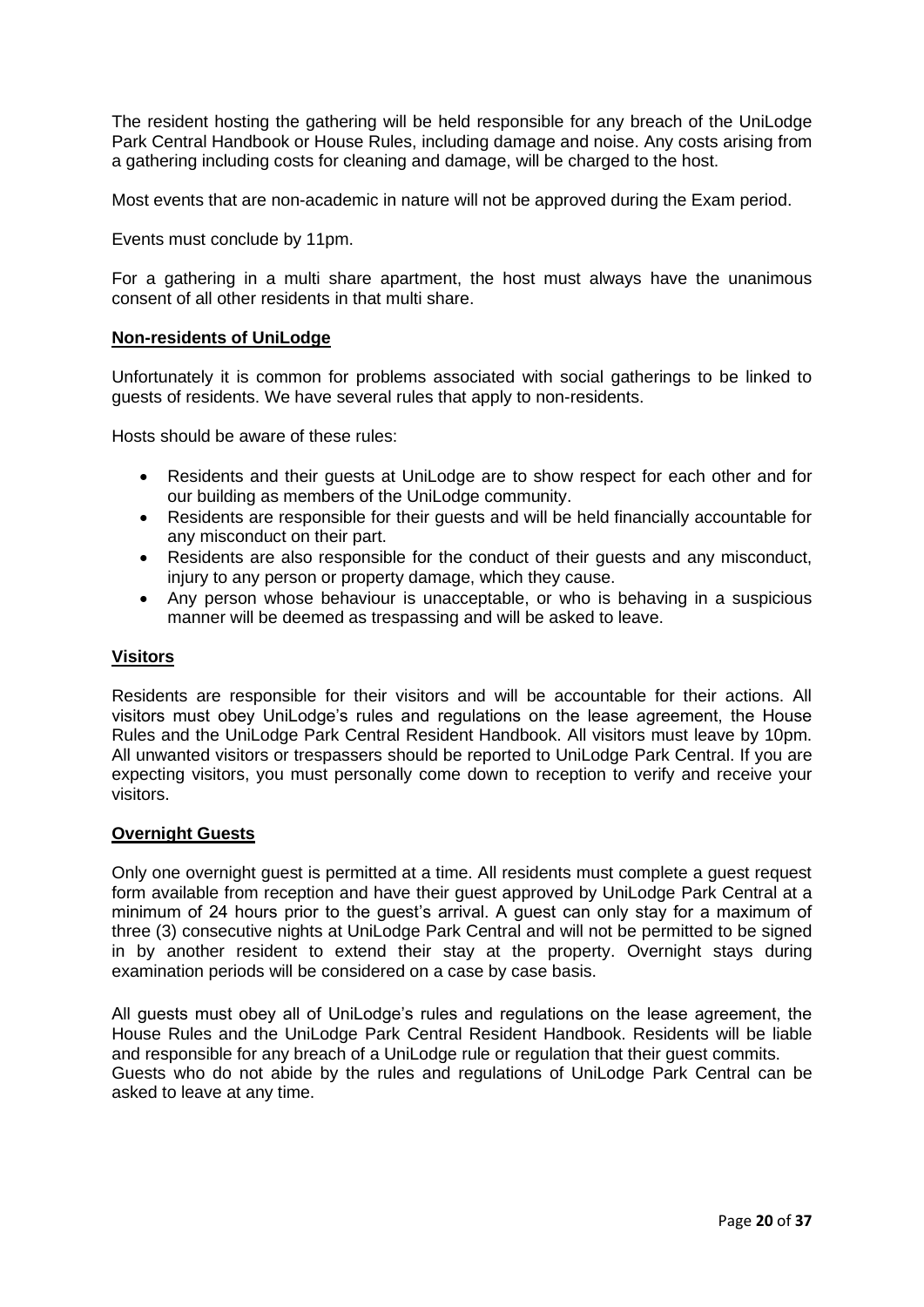# **Exam and study times**

During official university study and exam periods, no social gatherings can be held that disturb other residents. Residents who finish their exams early and wish to celebrate are advised to celebrate outside of UniLodge.

Official UniLodge events held during this time will normally be low key and aimed at providing residents with the opportunity to take a quiet break from study.

# **Criminal Activity**

Any criminal activity associated with a gathering or event will be reported to the appropriate authorities. Criminal activity includes the supply of alcohol to those who are under 18 years old.

# **Intruders**

Although we take all possible precautions, intruders may occasionally gain entry. If you see anyone behaving suspiciously, call reception during open hours or the emergency phone after hours immediately and watch the person or persons from a distance but **do not put yourself at risk.**

# *Remember:*

- Do not swipe your card for any other person in the lifts or open the front entry door
- Do not show any person to a resident's unit, or tell them where they live the resident concerned may not wish to see the visitor.
- Tell the visitor to call reception.
- UniLodge has 24 hour video surveillance.

If in doubt, please contact UniLodge Park Central staff.

# **Personal belongings and insurance**

All Residents are strongly advised to take out contents insurance cover on their personal belongings and items such as stereos, computers, CD players, bicycles, clothing etc as they may not be covered by UniLodge policies. Any large complex is vulnerable to petty theft and unfortunately UniLodge Park Central is no exception. UniLodge is not responsible for any damage caused to your personal items during your stay with us.

Contents insurance can be purchased through UniLodge for an additional cost on top of your normal rental payments. Please contact reception for more information.

# **Transport**

- Information on public transport can be obtained from the Transit Help Line Phone 13 12 30 (calling card or mobile only), or [www.http://translink.com.au.](http://www.http/translink.com.au)
- Buses run from Buranda bus station parallel to Gillingham Street right next to UniLodge Park Central.
- Buranda railway station is located at the end of the road from UniLodge Park Central.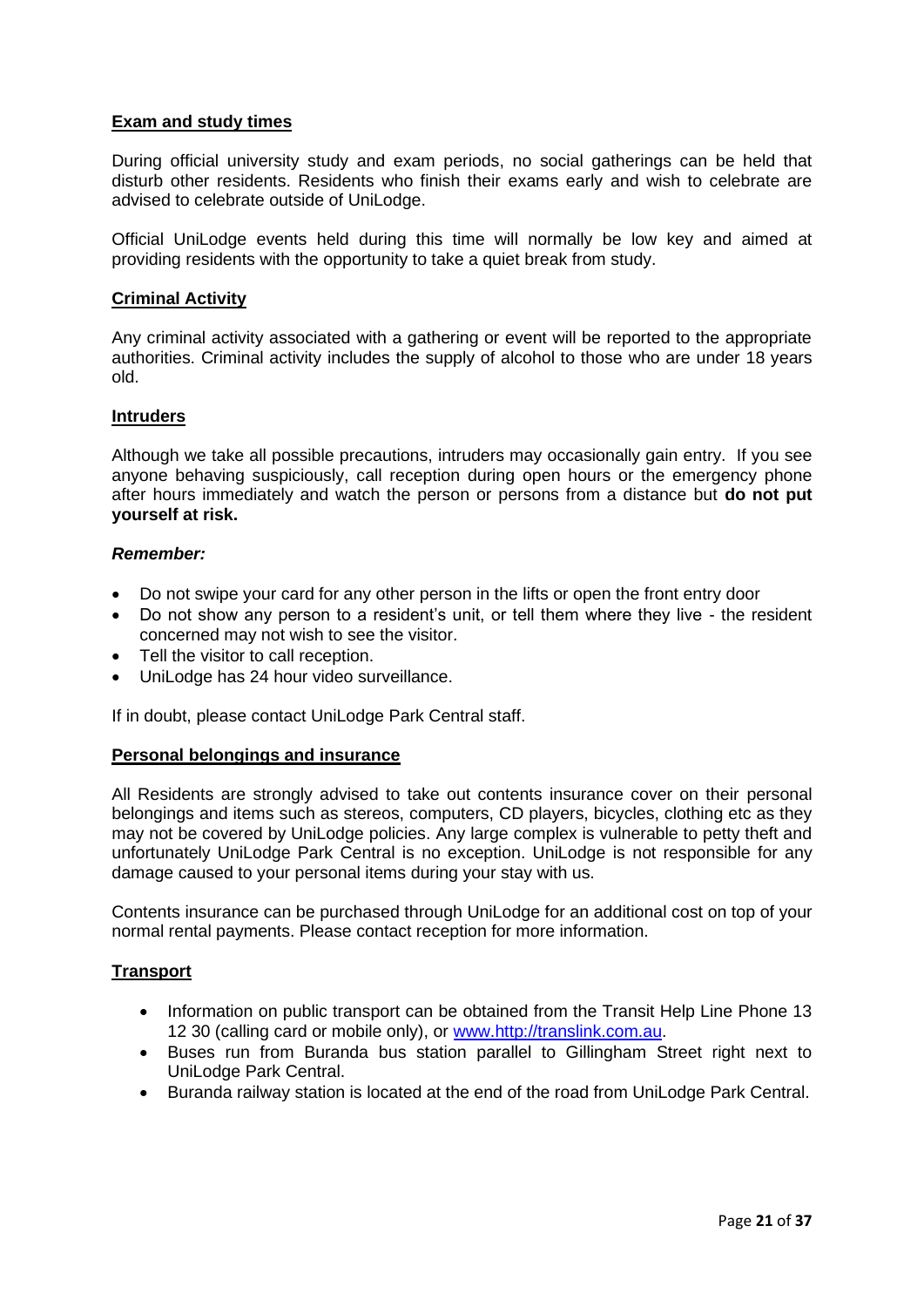# **Informing Emergency Contact Person(s)**

As a general rule, informing the nominated emergency contact person(s) is at the option of the resident. However, in cases where there is grave concern for the health or wellbeing of a resident, management may contact the emergency contact person(s) nominated by a resident in their Room Agreement.

# **Access to other apartments**

Entering another Resident's apartment without authority will result in the same action as a member of the general public entering a home without approval. That is, offenders may be detained and charged with trespassing by the appropriate authorities. To prevent trespassing and, in particular theft, all residents should keep their doors closed and locked regardless of whether or not they are in their apartment.

# **Absent from your apartment**

If you intend to leave your unit for longer than 3 nights, please ensure you advise reception. You will need to fill in an extended leave form and reception will note this on your file should we need to contact you in an emergency. Please note if you are away over a rental instalment date, it is your responsibility to ensure that your rent is prepaid at all times. To avoid any unnecessary removal of goods where it is thought that the apartment has been abandoned, please ensure that you attend to all rental payments prior to going on holiday.

# **Additional furniture**

**The installation of other furniture into a resident's apartment is not permitted** unless a written application (with dimensions and all applicable details) is submitted to, and approved by UniLodge management. Every request will be looked at separately depending on the size of the unit and furniture required.

# **Health and Safety**

As residents you must not partake in any act or behave in a manner that does that will promote a hazard to yourself or someone else. This includes, but is not limited to, preventing easy access or exit from the building by leaving personal articles or rubbish blocking any thoroughfare including exits, or interfering with any fire safety notice or equipment.

# **Social Media**

UniLodge is actively using social media sites to build an online community. Prospective and current students and their families, alumni, staff and friends of UniLodge can share content, ideas and experiences, and find helpful information on UniLodge's various official and associated social media sites, such as the UniLodge Facebook page. We invite you to use them to connect with UniLodge and our community of residents.

To keep the sites enjoyable and lively, please respect the rules of the various social media platforms, and also observe the following guidelines. UniLodge reserves the right to remove posts that don't comply, or are judged to be unacceptable.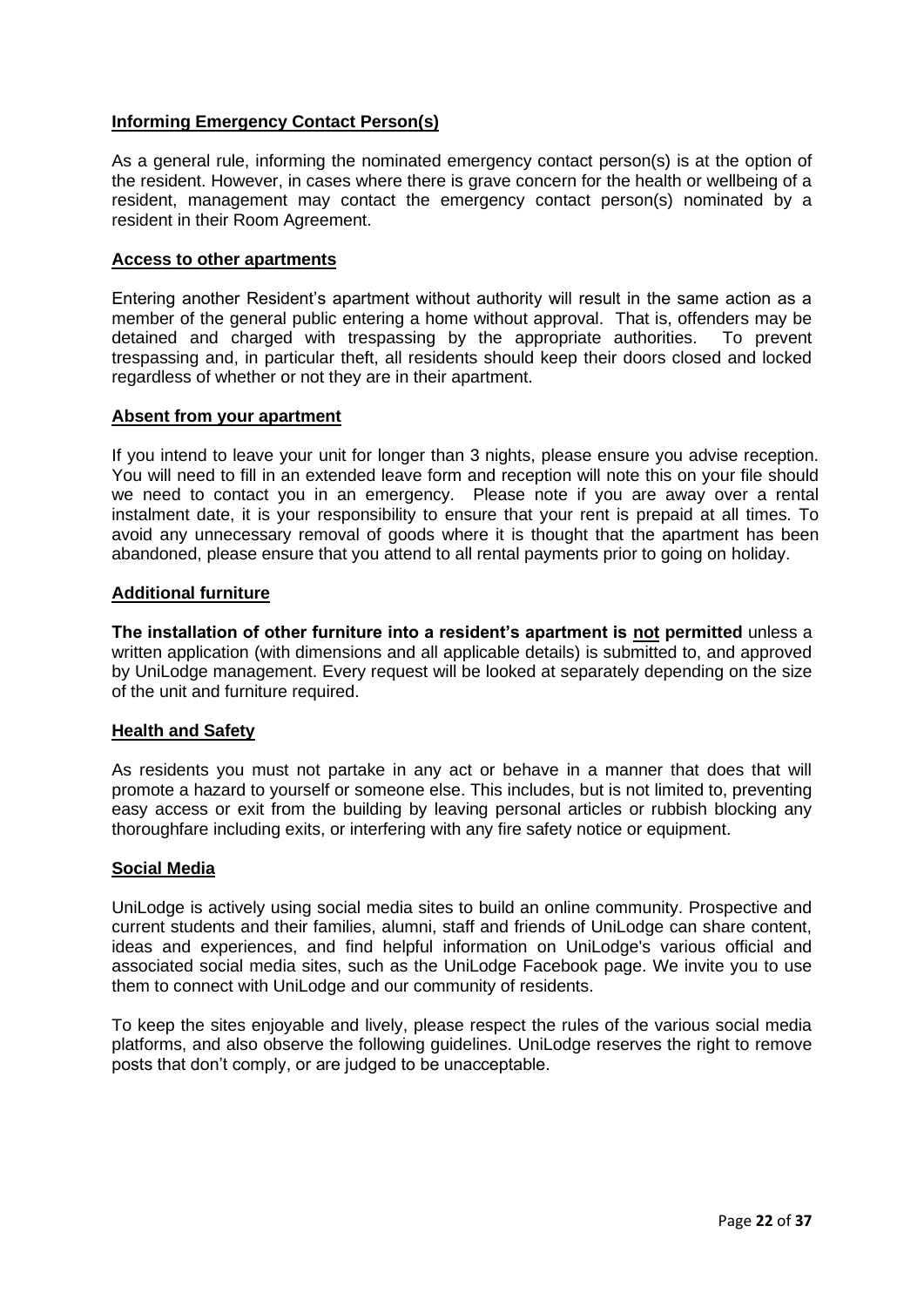These guidelines will grow and change as the social media networks themselves grow and change.

# General Principles

- *Think before you post.* The internet has a history of thoughtless posts that users later regret.
- *Be respectful.* UniLodge is committed to showing respect for the dignity of others and to the civil and thoughtful discussion of differing ideas. If you wish to voice a complaint or disagree with another post, please do so in a polite and constructive manner. Obscenities, personal attacks, and defamatory comments about any person, group, organisation or belief will be removed.
- *Be accurate.* Please check your facts before you post and ensure you use the most up to date information available. Cite – and link to – sources wherever possible. If you have made an error, correct it visibly and apologise. Posts containing factual errors may be removed or corrected.
- *Be honest.* Be honest about who you are. State your sources when quoting others.
- *Be ethical.* Ensure your posts are fair to all concerned and do not exploit others in any way.
- *Don't breach copyright.* Be particularly careful in regard to music (including video soundtracks), videos and photographs.
- *Add value and don't spam.* Supply and share information that is relevant and of interest to the UniLodge community.
- Don't use UniLodge sites to promote businesses, causes, ideologies or political parties. Any posts of this kind will be removed.
- *Protect your privacy.* Your comments are visible to all. Never include yours or others phone number, email address, home address or other personal information in a post. Adjust the privacy settings on your social media sites to only disclose information you are happy for others to see.

UniLodge recognises that your personal social media accounts are your private property and does not require you to engage with UniLodge online (for example by becoming a fan on Facebook, joining a group in LinkedIn, or subscribing to us on Twitter) using your personal accounts.

# **Complaints**

Life in a community can sometimes throw up challenges that are difficult to manage on your own. You might have a problem with a fellow resident or a staff member, or a decision that has been made by UniLodge Management. If you do come across some difficulty in your life at UniLodge, don't hesitate to raise it with a staff member. In most cases, problems can be resolved through informal enquiries and discussions.

Here are some steps to follow if you need help to resolve a problem:

- Talk politely and openly to the person involved. It is best to be open and honest and try to resolve the issue with the person directly. This isn't always easy, but will give you the chance to voice your concerns personally.
- If you feel the matter has not been dealt with, inform the person that you will take the matter to UniLodge staff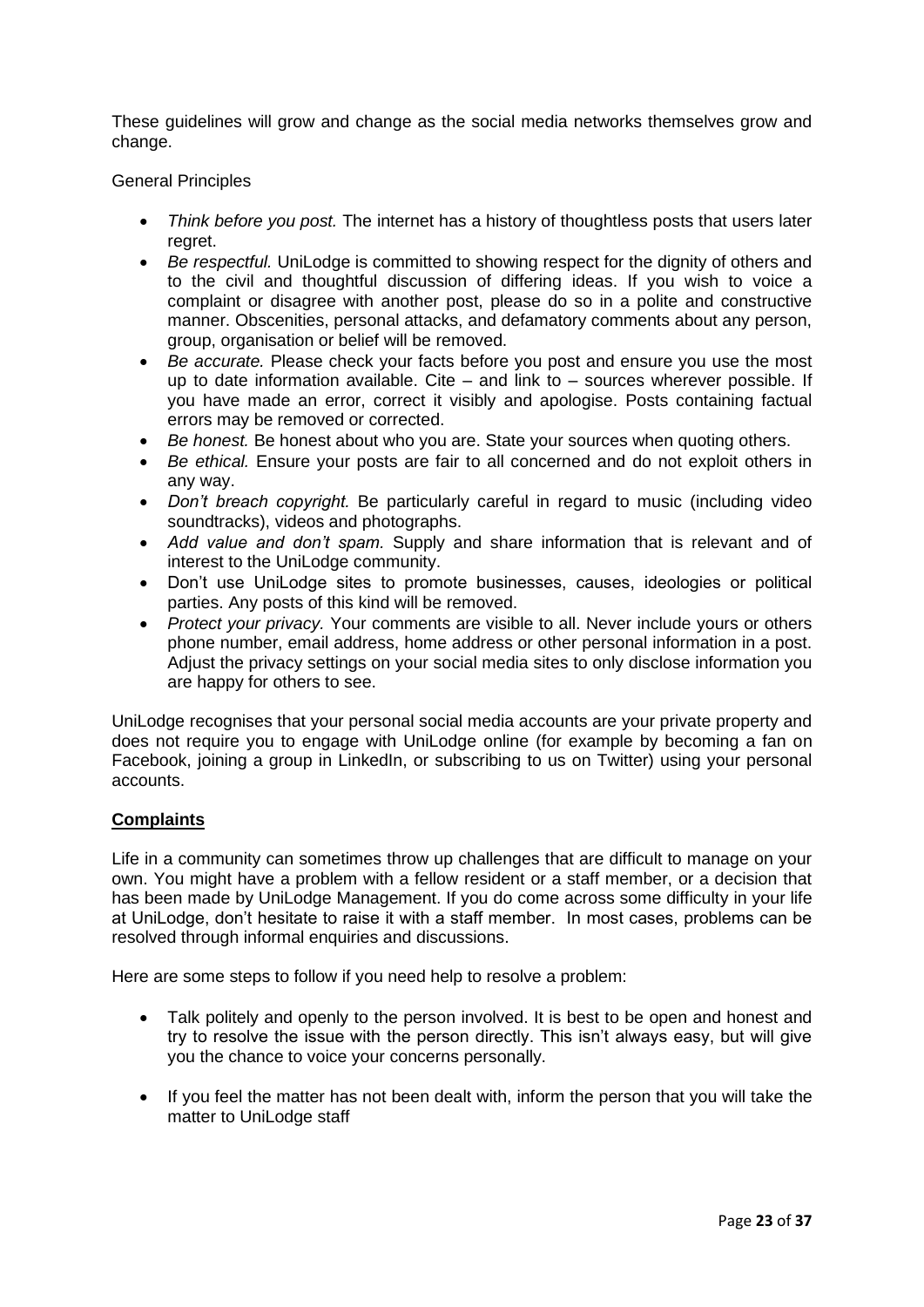• If you feel the matter has not been dealt with, you can take the matter to the Property Manager of UniLodge Park Central and submit a complaints form to reception. Your complaint will remain confidential.

Should you at any time be unsatisfied with any outcome in regards to your rights of tenancy, please contact reception to fill in our complaints form that can be submitted to: [parkcentral@unilodge.com.au](mailto:parkcentral@unilodge.com.au)

The house rules, and the following, form part of your lease agreement with UniLodge. Please read these rules and if you have any questions or need a translator advise reception.

# **Eligibility of Residents**

All residents must be enrolled in or studying at a university, TAFE, college or school. If the apartment you have selected is licensed for two people, both occupants must be studying and there will be an additional charge of \$50 per week.

All residents and other occupants must be registered and sign a rooming agreement.

- UniLodge Park Central is NOT a suitable environment for children under the age of 16
- Residents must not sub-let the apartment under any circumstances

# **Building Security**

All residents and visitors agree to be bound by the security regulations and as instructed by management.

- Residents must carry identification at all times and, if requested, show it to management, security or staff
- Under no circumstances may residents loan out their access card
- Residents are responsible for the behaviour of their visitors and must understand that visitors are also bound by all the rules of the lease whilst in the building
- Residents are responsible for personally letting their guest/s out of the building after hours. The issued swipe card must not be given to the guest/s to exit the building by themselves

# **Requests by staff**

Residents must comply with all reasonable requests from UniLodge management and support staff.

# **Behaviour**

Residents must agree to abide by the code of behaviour. Acceptable behaviour includes not interfering with another person's living conditions or personal security. Unacceptable behaviour will be dealt with by management. Repeated offences could constitute grounds for early termination of your lease agreement, however you will still be held responsible for rent until the unit is re-let.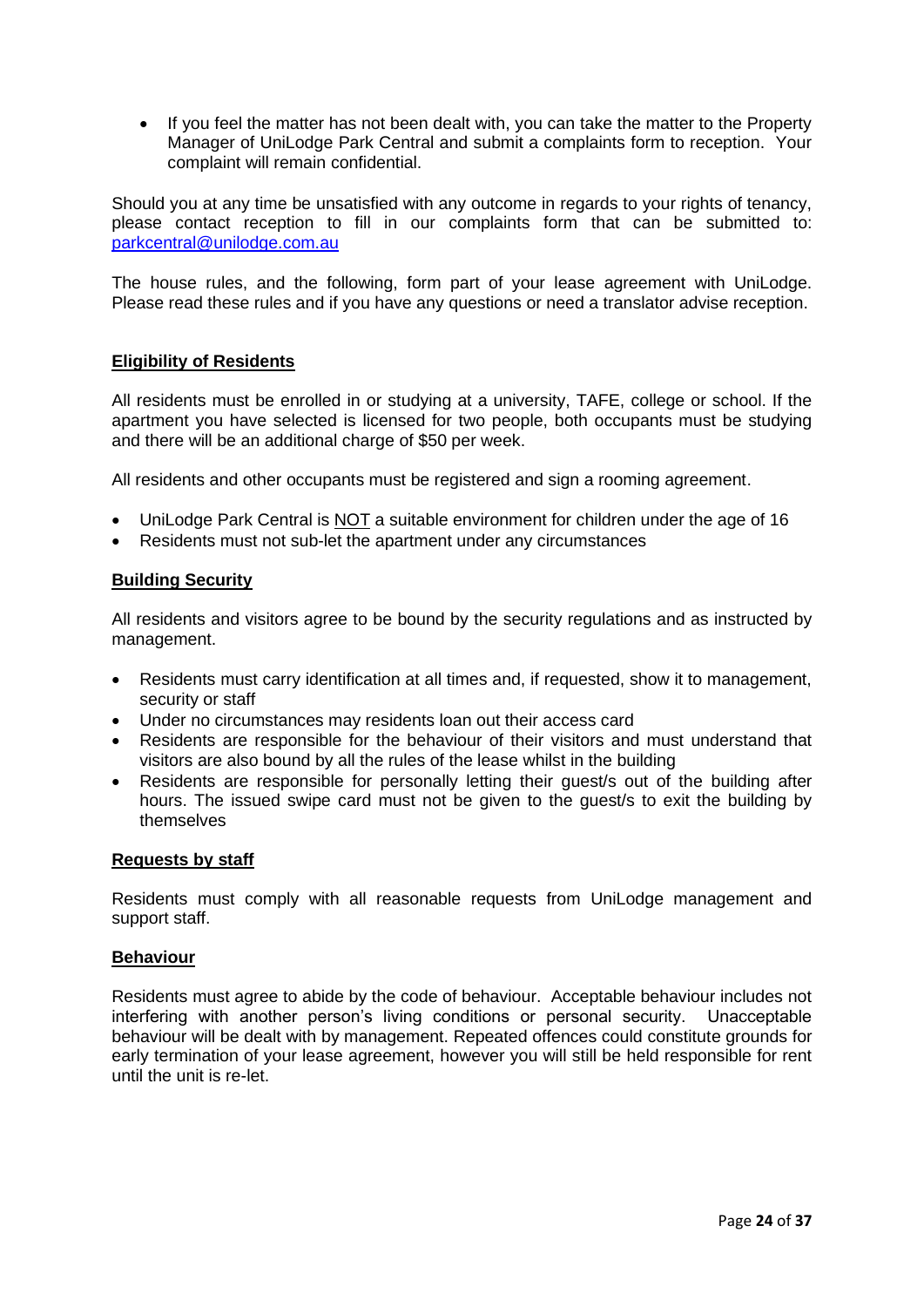# **Drugs/Illegal Substances**

The use of/or being under the influence of any illegal substance in the building is strictly forbidden. This means under **NO** circumstances are any illegal substances permitted within the complex. Failure to comply with this rule can result in eviction.

If you feel you are becoming reliant on drugs or other substances (or know somebody in the building who is), please talk to management. We are here to assist in every way possible. We can certainly put you in touch with people who can help you.

# **Smoking**

UniLodge is a smoke free building which includes the apartments and all common areas. As such, any costs resulting from the repair and cleaning of any damage caused through cigarette burns, smoke residue or build-up of nicotine will be charged to the resident responsible. In Queensland there are strict laws about how close to buildings you can smoke so make sure you are familiar with these laws.

- No smoking within 5 metres of public transport waiting points such as bus stops, taxi ranks, and ferry terminals
- Smoke free buffer increases to 5 metres at all non-residential building entrances
- No smoking at commercial outdoor eating or drinking areas

# **Alcohol**

UniLodge Park Central promotes the responsible consumption of alcohol for residents over the age of 18. UniLodge opposes excessive consumption of alcohol and binge drinking, as we are home for all residents and should not be treated as a drinking place. All residents should be able to study and sleep without being disturbed by other residents. While UniLodge permits responsible consumption between friends it opposes groups or individuals who wish to consume more than a few quiet drinks.

Alcohol is permissible (if you are over the age of 18) only if consumed within the designated drinking areas listed below. Alcohol is NOT permitted in any area not listed below.

Designated Drinking Areas

- Resident Apartments
- Level 2 Common Area (excluding the Theatrette)
- Level 2 Outdoor Area until 11pm

Any alcohol is to be consumed in moderation and there is to be no excessive noise. Noisy students will be asked to quiet down or directed to leave the building. Intoxication will under no circumstances be accepted as an excuse for misbehaviour. The full consequences will apply for misbehaviour following any destructive or socially unacceptable acts, inclusive of where the resident cannot remember the wrongdoing. Kegs, funnels, yard glasses, beer bongs and other related implements that may encourage rapid consumption are not permitted.

Breakages of glass or items that may cause injury must be reported to UniLodge Park Central reception or the RA on duty immediately. It is the responsibility of those consuming the alcohol to put all rubbish, including bottle tops, into the bins provided. Empty alcohol containers must be disposed of appropriately and in a timely manner. Please respect the opening hours of the common areas. UniLodge staff and RA's may shut down any activity at any time that is deemed in breach of this policy.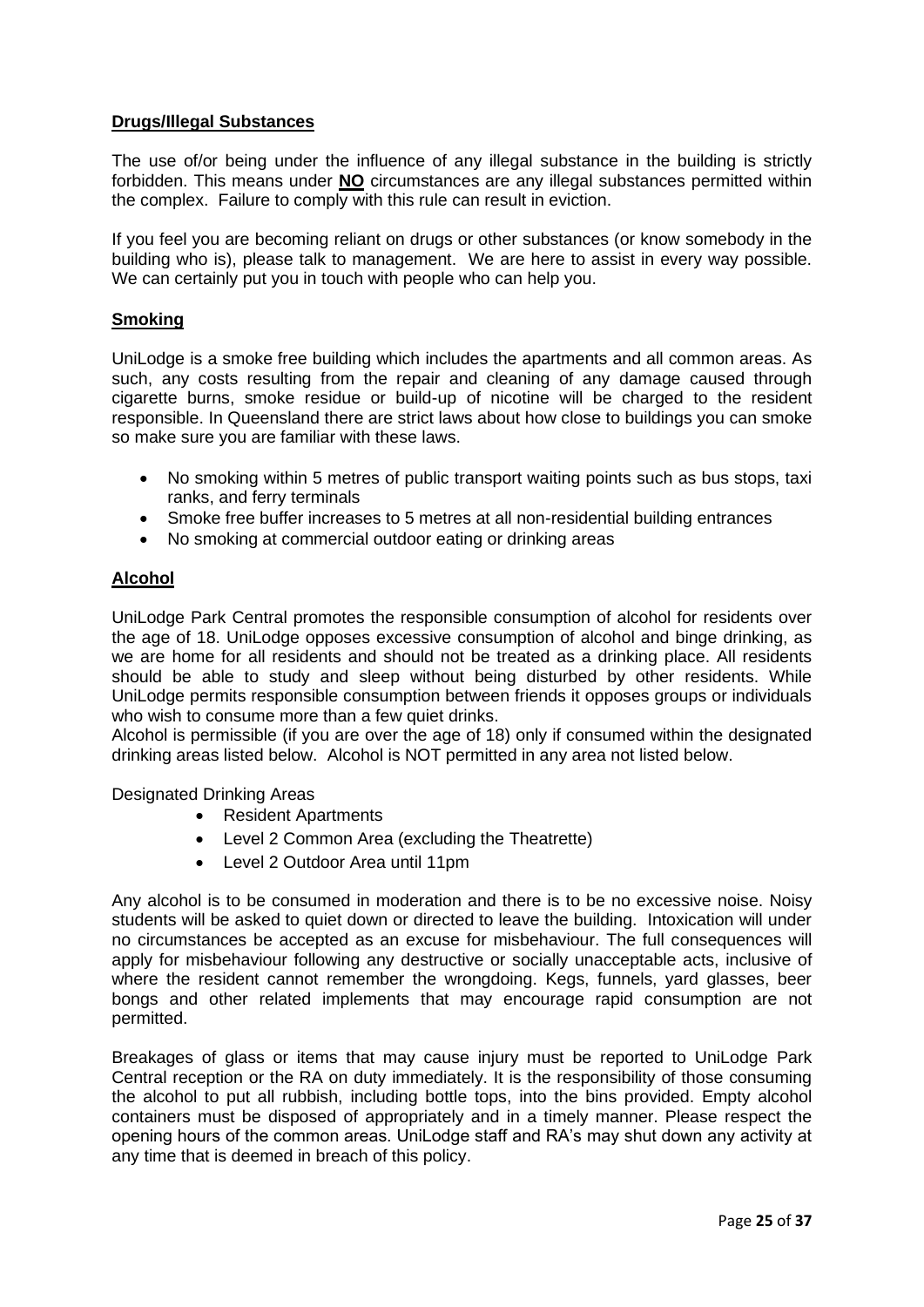All empty glass bottles and cans must be properly disposed of in the recycling bins located in the common areas or via rubbish chute located on each floor pressing the recycle option on the chute diverter.

# **Gambling and Gaming**

Gambling is not permitted on the premises. Any member of UniLodge Park Central who is found to have undertaken actions not in accordance within this rule will be issued with a breach notice which could potentially lead to termination of lease.

# **Furniture and Equipment**

The furniture, and other items provided in the apartments are to be used for the purposes for which they are made. The resident is liable for damage to this property.

The resident is not permitted to make alterations or additions to the apartment or the furniture and equipment within the apartment, unless the request has been given in writing and approved by management.

# **Common Property**

Residents must not interfere with or damage any common property, nor leave anything on or obstruct the use of common property. The resident is liable for all damages caused.

# **Pets**

Pets or animals are not accepted at UniLodge Park Central – this includes fish.

Guide dogs and other registered assistance animals permitted – if required please inform the team at UniLodge Park Central and obtain a registration form.

# **Noise**

All residents have the right to the quiet enjoyment of their apartment and common areas, particularly during times of study and exams. Be mindful and respectful of others residents in the building and how excess noise affects others.

# *All residents must keep noise to a minimum between the hours of 10:00pm and 8:00am.*

# **Cleaning and Inspections**

All residents are responsible for the day to day cleaning of their apartment. In addition to this, UniLodge apartments will also conduct periodic inspections, after due notice is given, for faults or damage.

You can sign out/borrow a vacuum cleaner from reception.

# **Departure Cleaning**

Your apartment has been professionally cleaned and fitted with a new mattress protector and shower curtain, prior to your arrival. As a condition of your lease you must leave your premises in the same condition as when you entered it.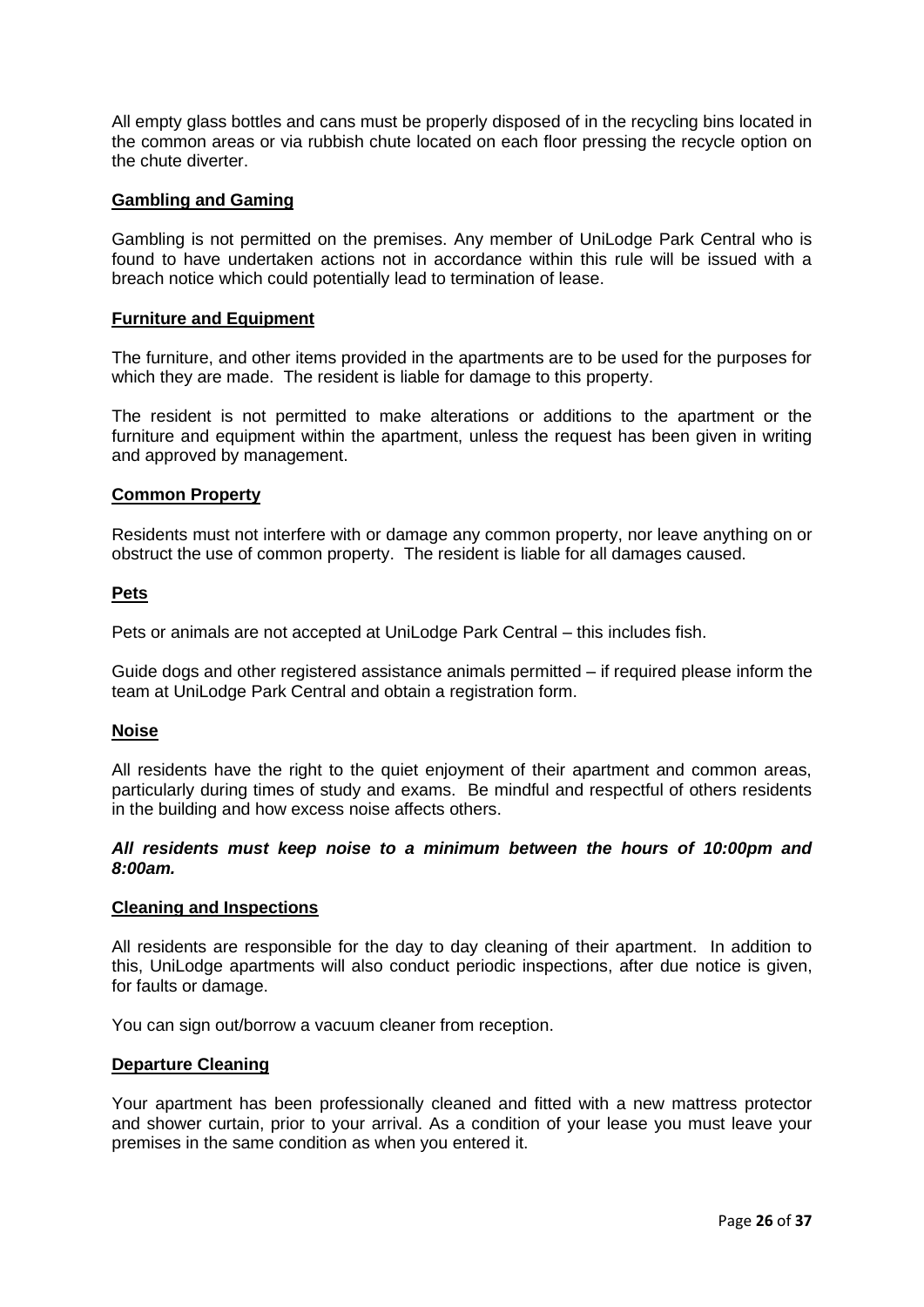To take some of the stress out of your exit process, UniLodge has been able to negotiate rates with a bond cleaning company that delivers a service that we believe is of a very high standard, and which meets our cleaning expectations. We can offer this service to you which includes professional cleaning, carpet steam cleaning, the cost of replacement mattress protector and shower curtain (please contact reception for pricing).

You are more than welcome to undertake the works yourself. Should you wish to do so, please contact UniLodge staff to obtain a checklist of items that need to be addressed. Our team will inspect your apartment after you have cleaned it to ensure it meets the expectations prior to releasing the bond. If the cleaning is unsatisfactory we will engage our professional cleaner at an additional cost.

For the cleaning of multi share apartments, please see reception for rates for common areas and inclusions.

# <span id="page-26-1"></span><span id="page-26-0"></span>**4. THE LEASE AGREEMENT**

# **a) CONDITION REPORT**

At the commencement of the lease agreement, an entry condition report will be completed and signed by both the resident and a UniLodge representative. This condition report will be used at the end of the lease agreement to assess any damage to the apartment, its furniture and equipment.

The completed condition report must be **returned to the office within 72 hours** of your arrival. Failure to do so will result in the condition report forming the basis for any security deposit claims at the end of your lease.

# <span id="page-26-2"></span>**b) BREACH OF LEASE**

# **Eviction**

UniLodge rules of lease promote tolerance, courtesy and care for others and the different needs within the community. If any resident chooses to ignore or transgress these guidelines, they shall receive written warnings from UniLodge management. Residents, who have received warnings and continue with unacceptable behaviour, will be issued with a notice to leave and an application will be made for eviction.

In addition to the termination provisions, notice to leave will be given to any resident who:

- 1. Is found to be carrying, using or distributing illegal drugs or other illegal substances
- 2. Is found to be involved in the harassment of or discrimination against another resident, staff member or person
- 3. Is found to be involved in the sexual/physical abuse of another resident, staff member or person
- 4. Is found to be involved in theft of another person's property
- 5. Significantly interferes with the peace, comfort or privacy of another resident or staff member
- 6. Is found smoking in their room or in any other area of the building
- 7. Is found to have tampered or removed the smoke alarm in their room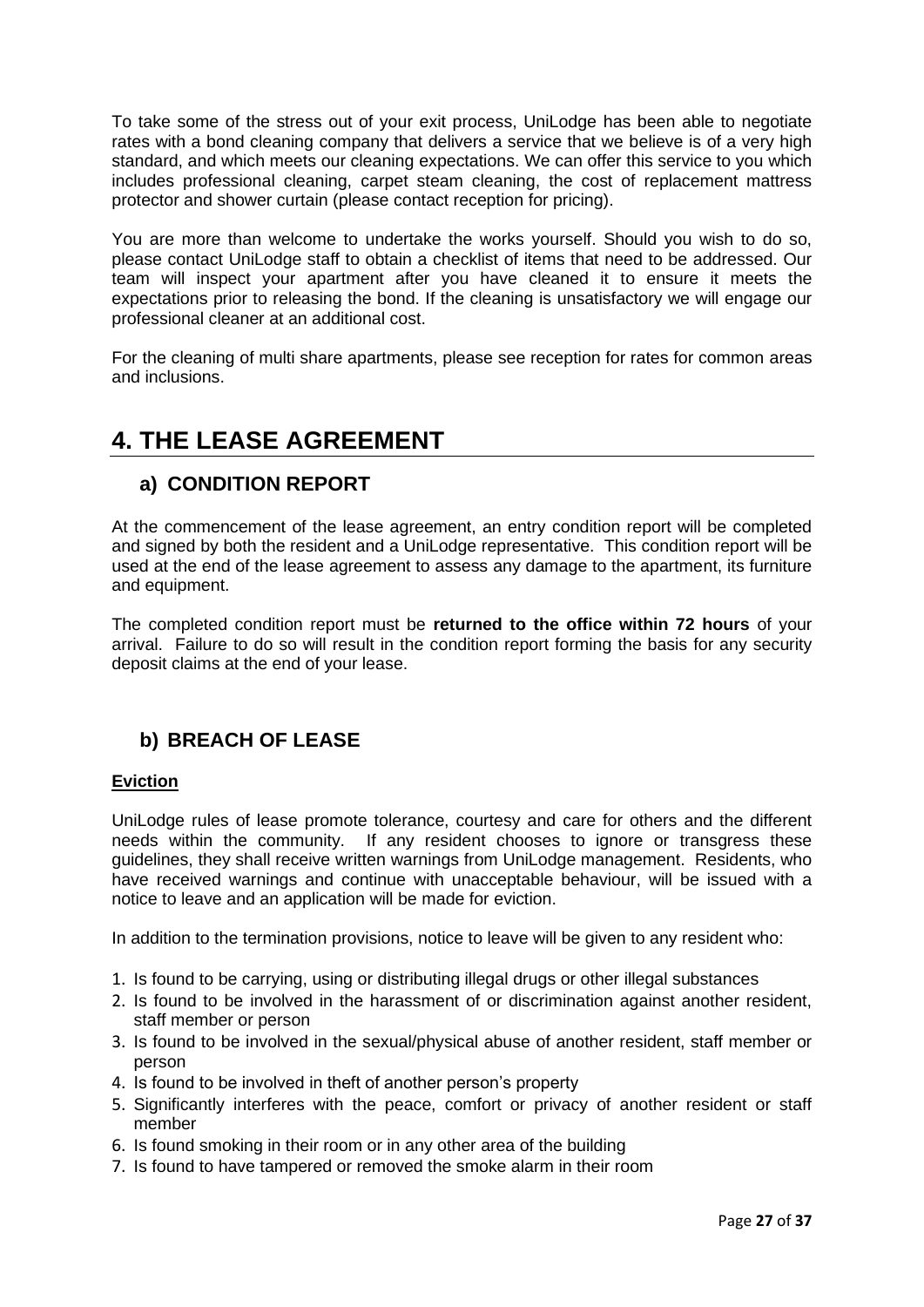These practices are against the law. Residents must note that these practices lead to immediate expulsion and possible prosecution.

# <span id="page-27-0"></span>**c) BOND AND ADVANCE RENT**

# **Bond**

Bond equivalent to four (4) weeks rent is required. Bond is lodged with the Residential Tenancies Authority on behalf of the resident for the term of their lease and / or for any further period in which the resident may occupy the apartment. Bond lodged is in Australian Dollars only.

The bond cannot be used for rent unless authorised by the Property Manager.

The cost of repair or excessive cleaning may be deducted from the bond**.**

# **Advance Rent**

Advance Rent equivalent to two (2) weeks rent is required at the time of accepting the offer. This will go towards the initial rent payment. This payment is non-refundable and any changes made to the booking prior arrival will incur an admin fee equivalent to one week rent. Changes to your lease agreement must be done at least two week prior arrival and is subject to availability.

# <span id="page-27-1"></span>**d) REFUND OR CANCELLATION**

# **Total Refund**

In the event where UniLodge management is unable to provide accommodation in accordance with our obligations, all bond payments and advance rent instalments will be fully refunded. However, whilst UniLodge representatives will try to offer applicants the rooms or units of their choice this may not always be possible. If applicants are offered similar alternative accommodation within the same UniLodge facility before commencement of their lease agreement, or upon their arrival to take up residency but wish to decline this offer, a cancellation fee will apply in addition to forfeiting the advance rent.

Bond is refundable at the end of a lease agreement, which is not renewed. The conditions for this are: rent is paid in full, all furniture and equipment is accounted for, there is no damage to any UniLodge property for which the resident is liable and all outstanding expenses such as cleaning etc. are fully paid. Any costs related to damage, rubbish removal, or excessive cleaning costs will be deducted from the bond, as is the departure cleaning fee.

# **No Refund**

In the event that an applicant has fulfilled all obligations as defined by UniLodge but the offer of accommodation at UniLodge is withdrawn the resident will forfeit the rent paid in advance to secure the accommodation.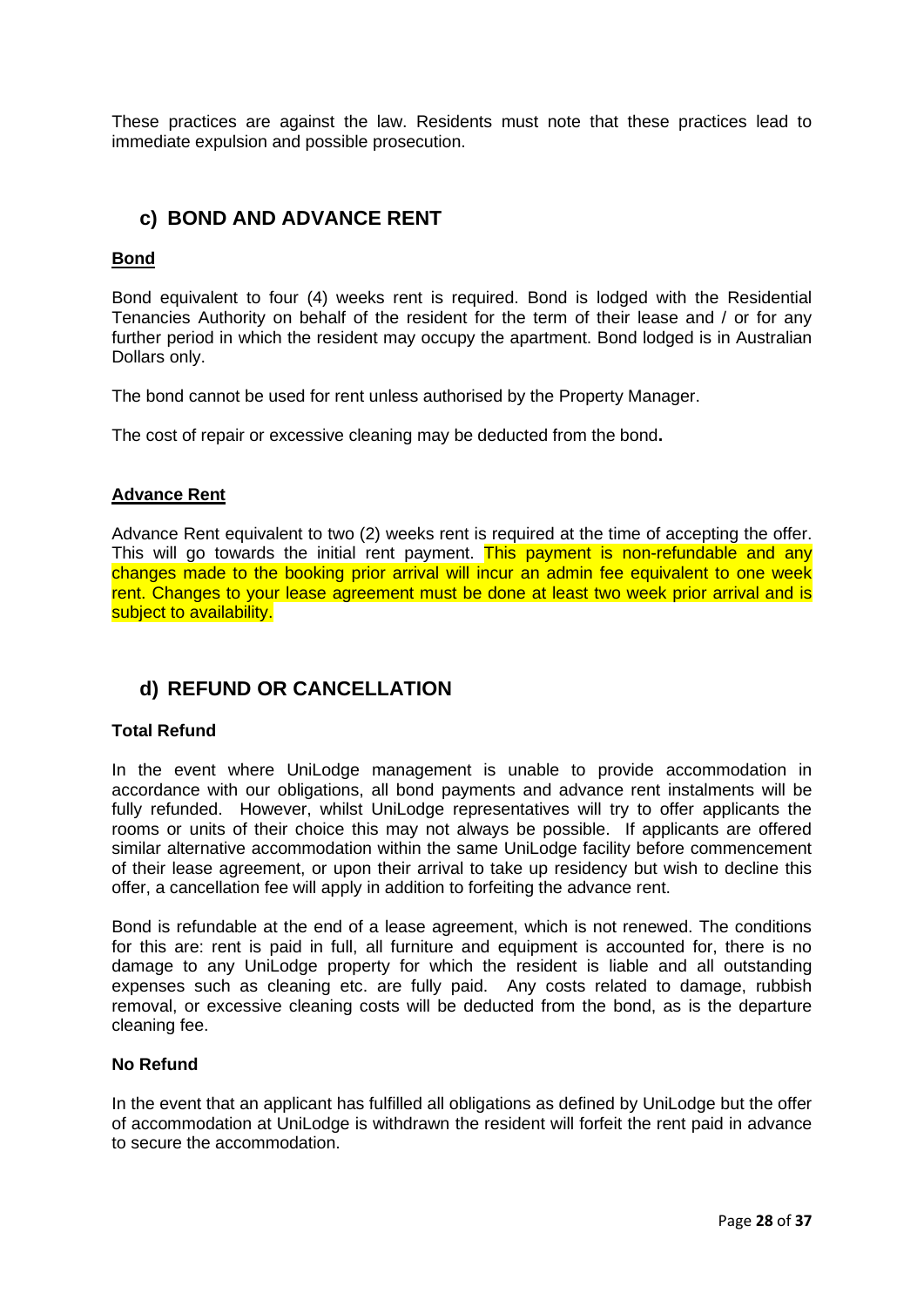In the event of a resident being evicted, the resident will not be eligible for refund of any rent paid until another resident is found.

At the end of a lease agreement, where damage has been caused to UniLodge property and the bond is not enough to cover the cost of rectification, the bond will be claimed and the resident will remain liable for any additional costs.

Where a resident breaks a tenancy agreement without cause, the resident is not eligible for any refund of advanced rent until another resident is found.

# <span id="page-28-0"></span>**e) RENEWAL OF LEASE**

Renewing your lease is easy with UniLodge! All you have to do is send us an email with your name, unit number and length of lease when we advertise for renewals and we will be in contact with details. Please note you will be required to sign a new lease and pay a deposit to secure your future booking.

# <span id="page-28-1"></span>**f) ROOM MOVE**

If you wish to upgrade or simply move to a different room, you can request for a room move by simply sending us an email. All requests will need to be submitted in writing and are subject to availability. Please note fees apply to any changes made to your reservation. Please review departure cleaning under section 3(b) of this Resident Handbook.

# <span id="page-28-2"></span>**g) TERMINATION**

# **Breaking the Lease Agreement**

The lease agreement is a legally binding document which if broken may continue to incur charges for the resident. Where a tenant believes that they cannot stay in the unit or continue to pay the rent, they must notify UniLodge management in writing as soon as possible.

A resident under General Tenancy Agreement must give at least 2 weeks' notice if they wish to break the lease agreement early by submitting Form 13 – Notice of Intention to leave. Under Rooming Accommodation Agreement, the resident is required to give at least 7 days' notice if they wish to break the lease agreement by submitting Form R13 – Resident Leaving Form

When considering prematurely terminating your tenancy agreement, it is your responsibility to do one of the following:

- Pay up front the remainder of occupancy fees that are due under the agreement; or
- Find another suitable person, approved by UniLodge Park Central Management, to take over your apartment, or UniLodge will conduct this on your behalf. An early termination fee equivalent to 2 weeks rent plus GST applies, as well as rent up until the next resident moves in/end of lease (whichever comes first). Please note that booking incentives are to be paid back if your stay duration was less than six (6) months from your contract start date. UniLodge does not quarantee being able to find a replacement resident for the lease.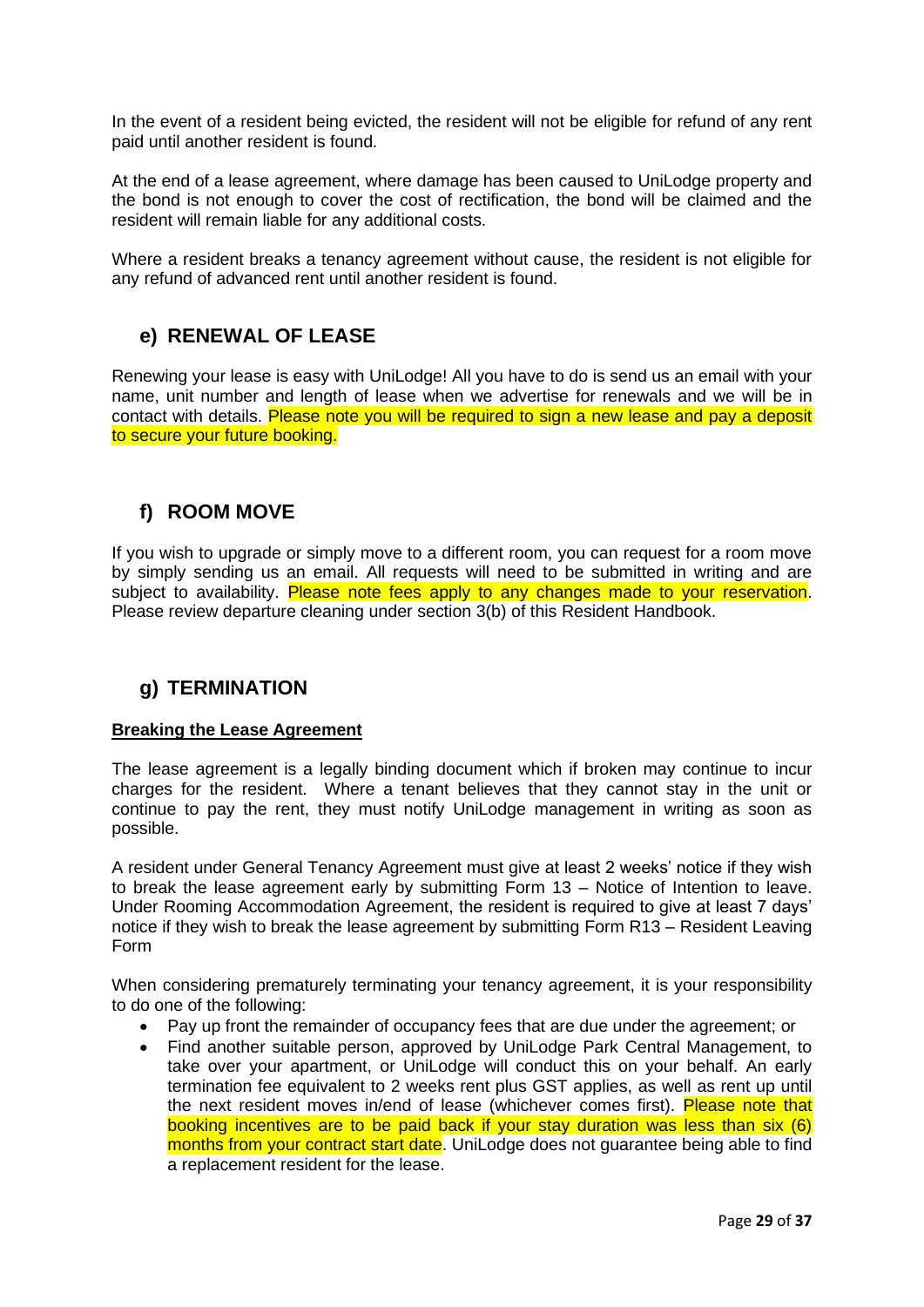In all cases the apartment must still be returned to the same standard that it was in at the commencement of the lease.

**You have entered into a legally binding agreement and you are responsible for the payment of the lease fees under this agreement for the agreed term. UniLodge reserves the right to seek recovery of these monies should you fail to meet your legal requirements. We have the resources to recover monies owed to us outside of Australia.**

UniLodge Management may cancel your reservation via email if any of the following occurs:

- the information you provide as part of the booking process turns out to be false; or
- you fail to comply with your obligations as set out in the Resident Handbook and Lease Agreement, meeting student status requirements, signing Residential Tenancy Agreement when required, not paying Bond and Advance Rent payment by the specified due dates.

# **Termination of Lease Agreement**

A lease agreement may be terminated if:

- 1. The resident fails to pay rent by the due date and all Notices to remedy have not been satisfied
- 2. The resident is in breach of the provisions of the lease agreement or the rules of lease
- 3. The resident resorts to or takes advantage of any law for the protection of insolvent people, becomes bankrupt or commits an act of bankruptcy

At the termination of a lease agreement all the personal property(s) of the resident must be removed. Any property left in the apartment will be disposed of in accordance with the Residential Tenancies Authority guidelines.

# <span id="page-29-0"></span>**5. MAKING THE BEST OF YOUR COMMUNITY EXPERIENCE HERE**

# <span id="page-29-1"></span>**a) HELPING YOU ADAPT: WE'RE HERE FOR YOU AND WE CARE**

UniLodge strive to provide community-based support. One of the big advantages of living in a community is that there is always someone to help. Do not keep your worries to yourself – the sooner we get on to them, the sooner we can help you to resolve the problem. We can provide confidential support and advice.

New residents often experience difficulty adjusting to:

- The transition from school to tertiary/university life
- A different education system and different expectations
- Living away from home, and looking after themselves
- Being away from the support of family and friends
- Settling into city life, a new state or a new country
- Language barriers
- Lifestyle and culture changes, this may come as a shock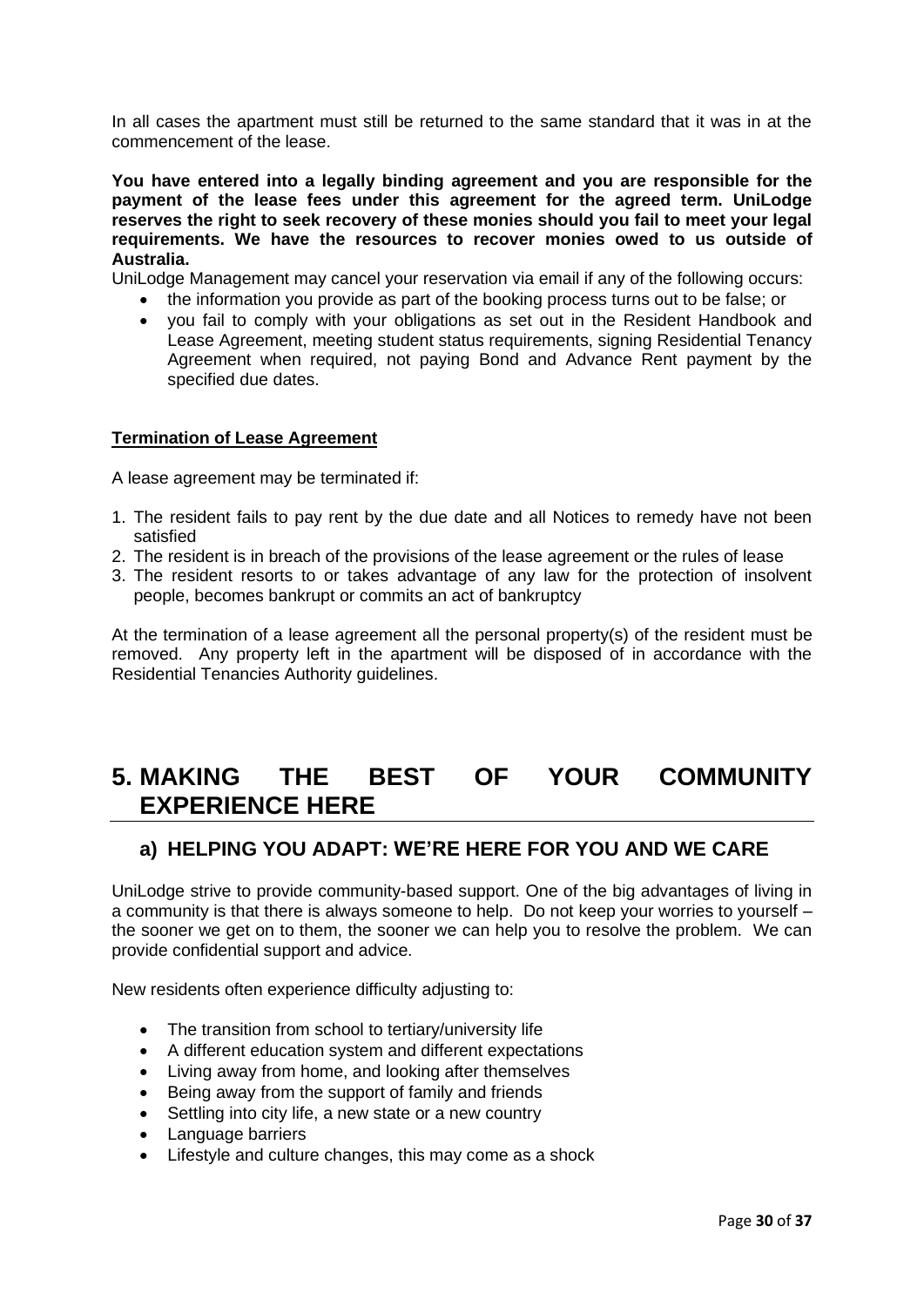UniLodge staff are here to assist you with all these questions and more. Feel free to visit reception and we will be happy to help you find the information you need.

You can also contact the Residential Life Manager via email [rlm.parkcentral@unilodge.com.au](mailto:rlm.parkcentral@unilodge.com.au) or call us at +61 7 3556 9500

# <span id="page-30-0"></span>**b) OUR COMMUNITY SPIRIT PROGRAM**

**Our Residential Life Program**



# **What is Residential Life?**

Residential Life is an integrated, contemporary program, run by UniLodge for our residents. It is designed to support and bring out the best in each resident through the duties and activities carried out by residential advisors and UniLodge staff.

# **UniLodge's Multicultural Vision**

We promote a culture of mutual respect, tolerance and celebration of diversity. We aim to provide opportunity for the building of cross-cultural understanding and friendship. So, everyone feels respected, looks out for everyone else belongs and shares a sense of family, friendship and belonging, interacts with, learns from, and values all peoples.

#### **What does the Program Aim to Achieve?**

It offers a balanced program of activities that supports resident life across many dimensions such as: standard of living and quality of life as a whole, mental and physical health, academic and personal achievements, personal and social relationships, safety and security and community connectivity.

# **What Types of Activities Underpin the Community Spirit Program?**

- Socially responsible activities such as getting residents involved in raising much needed funds for a charity (e.g. Movember) or participation in community activities
- Barbeques and nights full of entertainment which encourages integration, fun and friendship
- Trips to Aussie spots go surfing, indoor rock-climbing, bike riding to great Australian icons
- Educational and special interest forums, seminars and focus groups
- Life skill sessions such as budget workshops, interview skills, and resume writing workshop.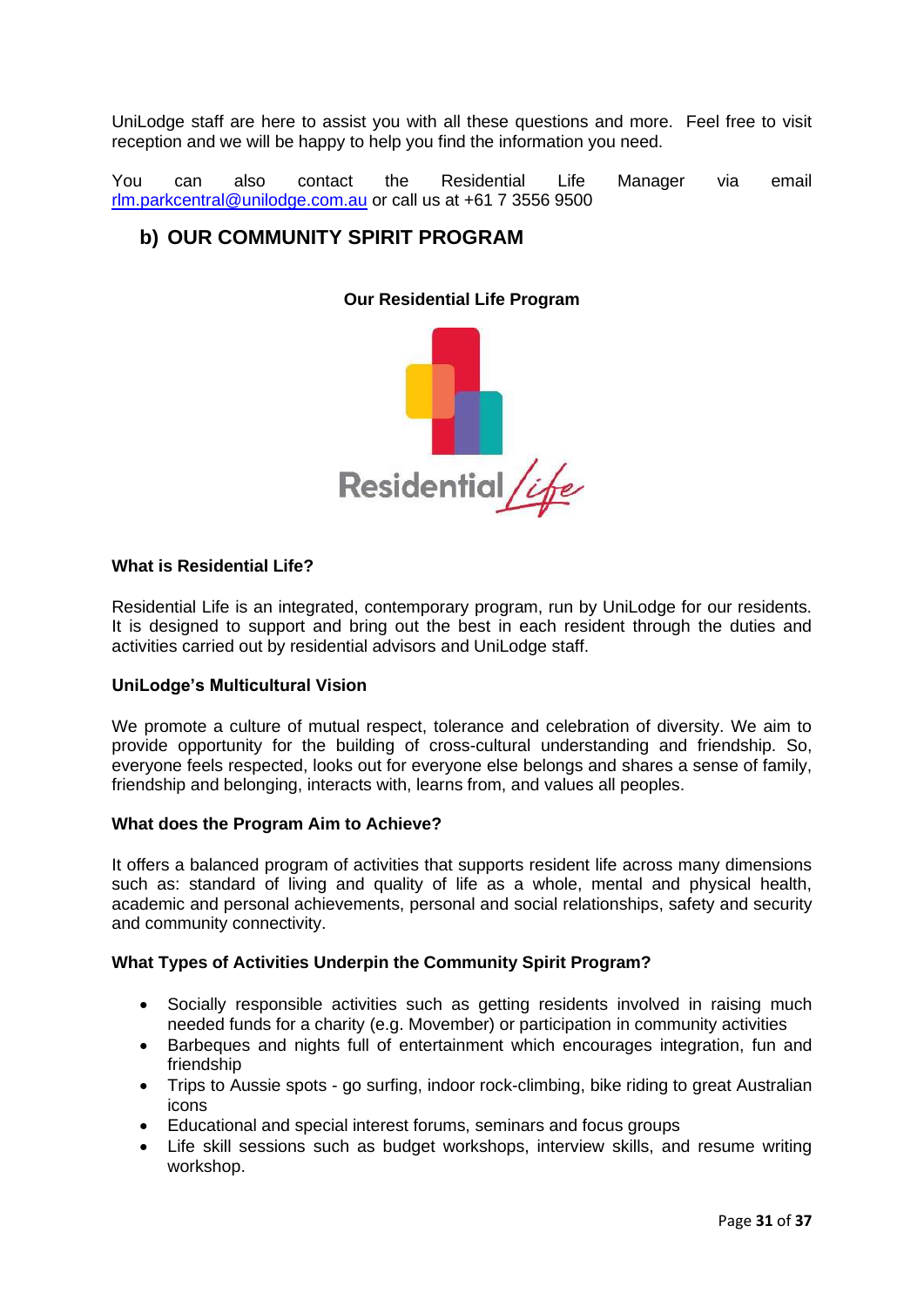- Games nights and movies nights
- Sporting activities such as netball, basketball, footy, cricket it's up to you
- International parties and cultural activities

# **Attending Events**

Attending and signing up for events is easy, just go to the UniLodge webpage, where you can register for events via Ticketbooth on the Residential Life page. The wide range of events will be loaded via Ticketbooth for the upcoming months so you can see what events are coming up and choose the ones you wish to attend. So simple! Our customer service staff at reception are able to assist you or answer any questions you may have.

# **To keep up to date with Residential Life events visit our Facebook page**



**<https://www.facebook.com/UniLodgeParkCentral/>**

# <span id="page-31-0"></span>**c) HEALTH AND WELLBEING**

Emergency medical treatment is available 24 hours a day at both public and private hospital emergency departments. Emergency care is also available at some medical centres. If you need to visit the hospital remember to bring your health insurance card and any medicines you are currently taking.

If it's not an emergency, go to a doctor or GP ('general practitioner') or visit a medical centre.

# **In case of an emergency dial 000 from a mobile**

Please note that ambulance services in Australia are very expensive and ambulance cover is recommended.

The non-emergency transport to hospital is a private matter. Where appropriate, UniLodge will recommend the use of a taxi. Where a resident chooses to be taken to hospital in a private vehicle, UniLodge will recommend that a friend, in addition to the driver, also travel with the person seeking medical care.

The only appropriate transport in an emergency is an ambulance. Ambulance costs are the responsibility of the person seeking medical care. It is highly recommended that residents have health cover that includes ambulance travel. If staff accompanies a resident to a hospital there is no requirement for them to remain after medical care has commenced.

# **Health Services**

The following health services are available near UniLodge Park Central. Before using the services, please ensure you enquire about the costs and services offered with regards to your personal health cover.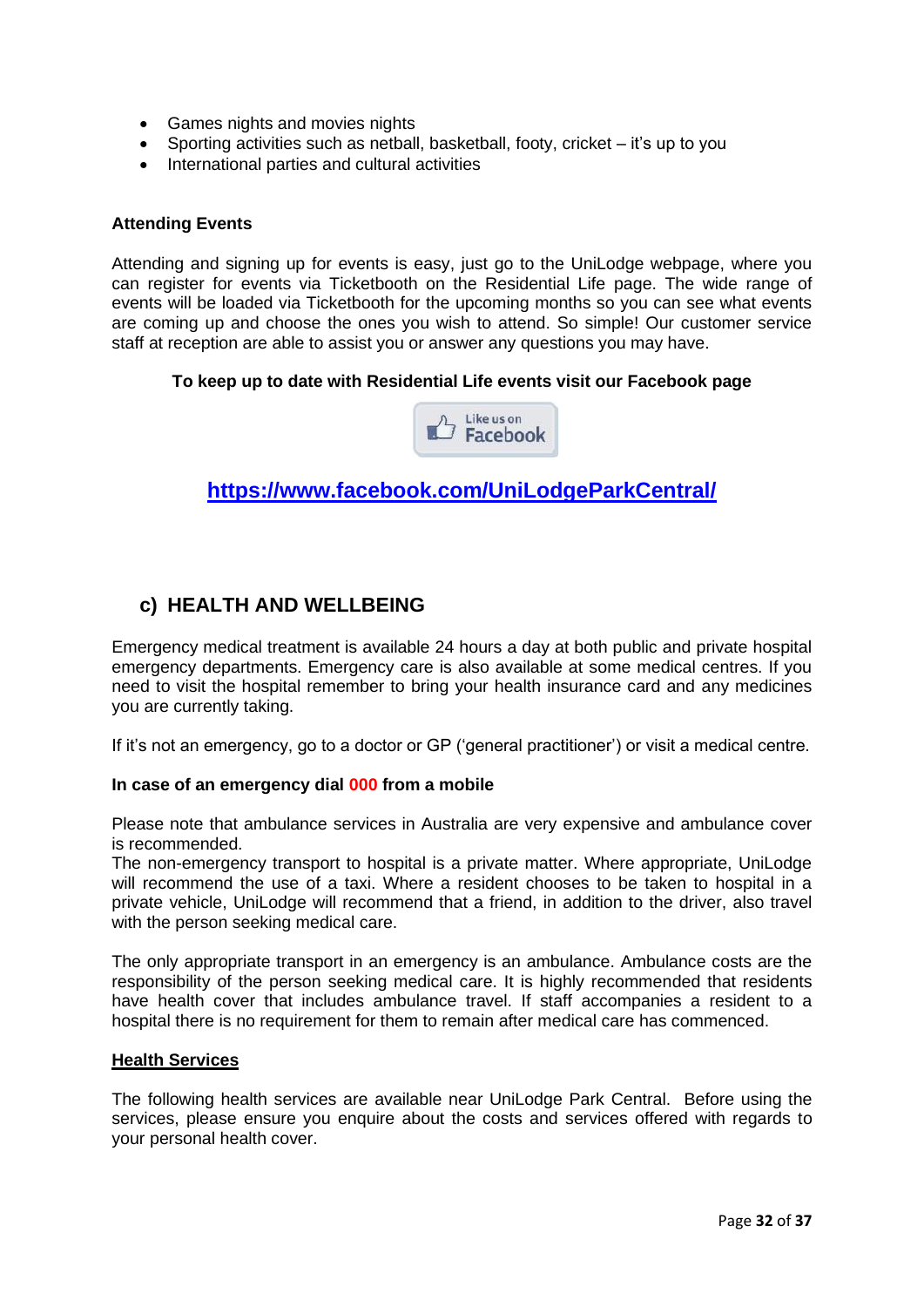*(These services are only provided as a guide and are not endorsed by UniLodge Park Central)*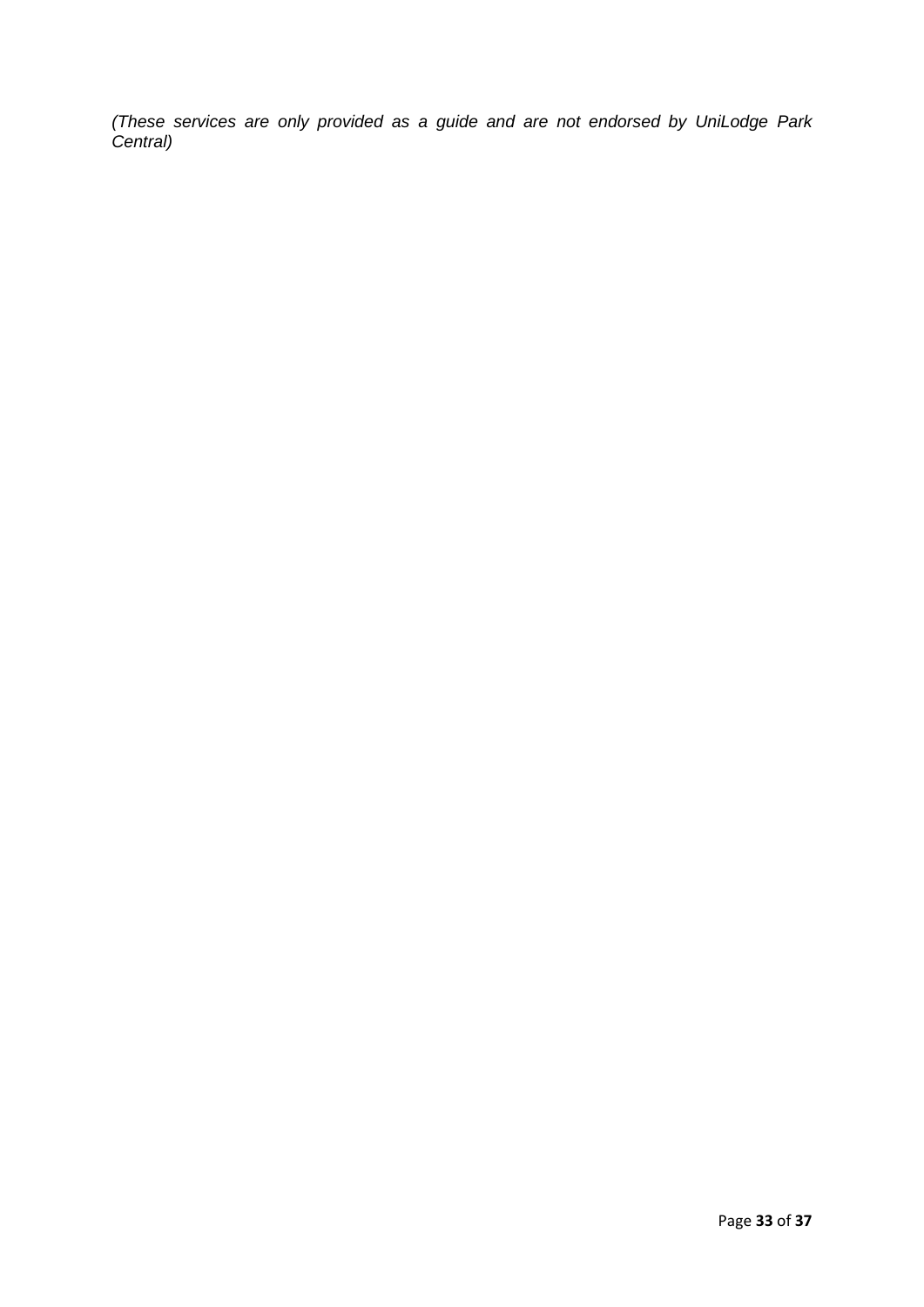| <b>Hospital and Emergency</b>                                                                             | <b>Doctor</b>                                                                                                                                 | <b>Dentist</b>                                                                                       |
|-----------------------------------------------------------------------------------------------------------|-----------------------------------------------------------------------------------------------------------------------------------------------|------------------------------------------------------------------------------------------------------|
| <b>Princess Alexandra Hospital</b><br>199 Ipswich Rd,<br>Woolloongabba QLD 4102<br>Phone: +61 7 3176 2111 | <b>Central CBD 7 Days Medical</b><br><b>Centre</b><br>1 <sup>st</sup> floor, 245 Albert Street,<br>Phone (24hrs): +61 7 3211<br>3611          | Soni Dental<br>Suite 20, First Floor<br>250 Ipswich Rd<br>Buranda QLD 4102<br>Phone: +61 7 3391 5633 |
|                                                                                                           | <b>Buranda Family Medical</b><br><b>Centre</b><br>Shop 13/14 Buranda Village<br>264 Ipwich Road<br>Buranda QLD 4102<br>Phone: +61 7 3393 2757 | <b>Medland Dental</b><br>66 Lambton St<br>Annerley QLD 4103<br>+61 7 3426 5777                       |

A variety of health services are also available at tertiary institutions. Please contact our Residential Life Manager for details about these.

# **Overseas Student Health Cover**

International students on a study visa must have overseas student health cover (OSHC). Your OSHC is usually for a six or twelve month period. On arriving in Australia you will need to confirm your OSHC with the insurance company and complete an application for OSHC. Residents will be required to present their confirmation of enrolment form as proof of their status. If you allow your membership to lapse, the company may notify the Department of Immigration, which could result in your student visa being cancelled.

Read your health cover guidelines **carefully** so you know what is covered and what you may be charged for when seeking medical assistance.

# **Short Term Illness**

UniLodge accepts the possibility that residents may suffer a debilitating illness that is neither communicable nor notifiable, for a short time. In such cases, UniLodge undertake to extend every reasonable support, and to encourage residents in the pursuit of their studies.

# **Communicable Disease**

In the case of contracting an infectious disease such as measles, a resident must notify UniLodge management immediately. To ensure the health and safety of all residents, the resident is to cooperate with UniLodge to ensure they abide by instructions given.

Some strategies may include

- in-house isolation by: Restricting himself/herself to his/her own study bedroom and a dedicated bathroom area
- Avoiding common areas of the building
- Excluding himself/herself from any UniLodge activities during the infectious period
- Careful hand washing etc. if the infection is contagious by that route
- Care with coughing, sneezing in common areas, etc.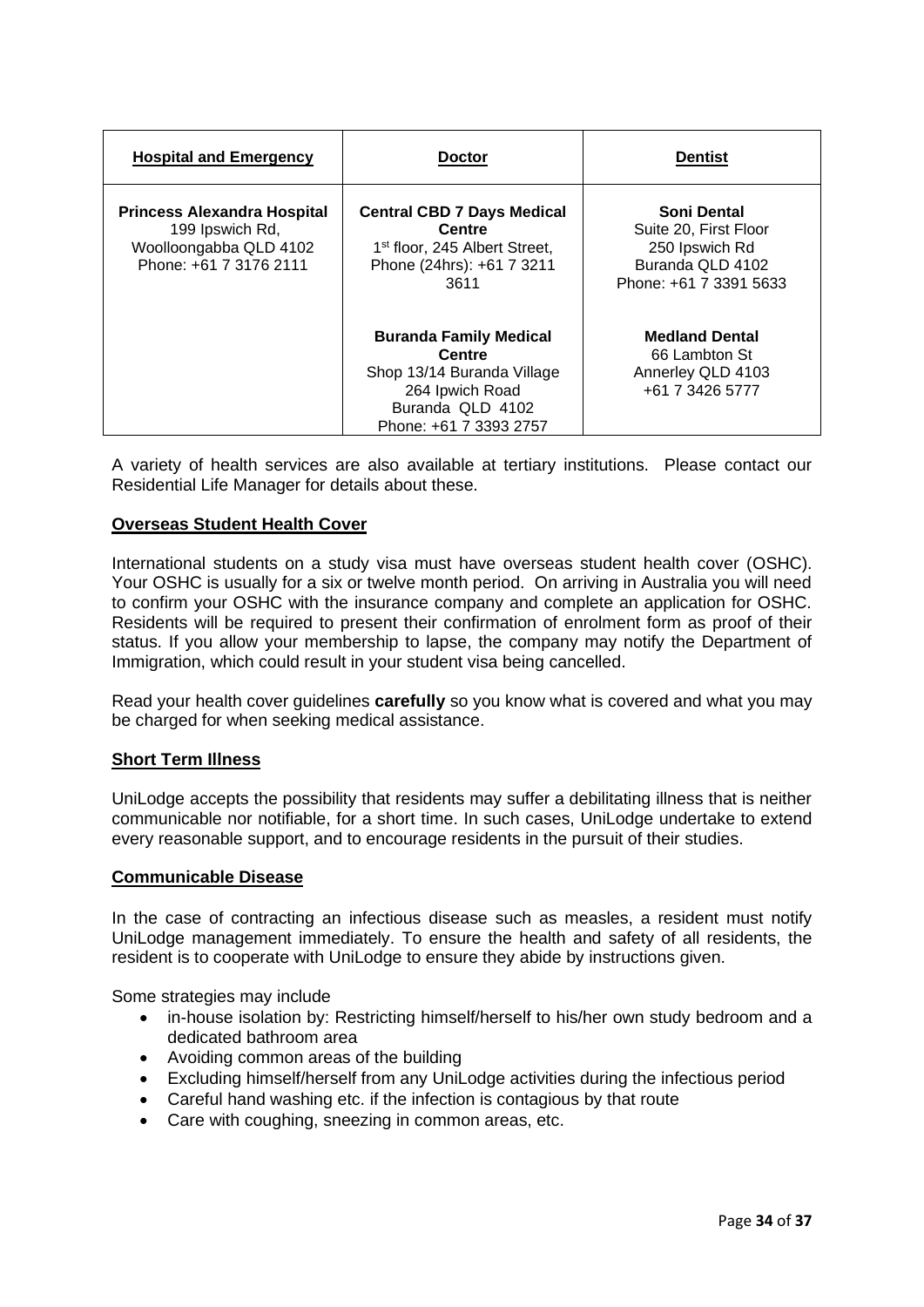If there is a breakout of an infectious disease involving a significant number of residents, management will seek medical advice from relevant health services about how best to contain it.

Where a person has a reasonable suspicion that a resident has a notifiable disease, they will refer the matter to management. Where management reasonably believes the resident has a notifiable disease, it will refer the resident to the university's health service or the resident's preferred GP for a medical assessment of whether the resident has a notable disease.

# **Medical conditions**

To assist UniLodge to support our community, residents may wish to disclose medical information to staff which may assist them should a medical situation arose. This information will remain confidential and will be recorded in the resident's electronic file which is protected by passwords and only accessible by approved UniLodge staff. Residents are encouraged to discuss their needs with the Residential Life Manager or Property Manager and this will be conducted in a confidential environment.

# <span id="page-34-0"></span>**d) MENTAL HEALTH SUPPORT**

Your mental health and emotional wellness are important to us.

UniLodge Park Central aims to foster a safe, comfortable and nurturing space for residents. We understand that living away from home is a time of personal transition and adjustment. While these changes are often exciting, positive, and fun, they also bring a range of personal challenges and emotional stresses.

These personal challenges include:

- *Loneliness and/or social isolation*
- *Bullying and/or antisocial behaviour(s)*
- *Conflicts relating, but not limited, to identity, religion, culture, sexuality*
- *Depression*
- *Self-harm and suicidal thoughts*
- *Drug and alcohol dependencies and abuse*

# **Reaching out to your Residential Life team for support**

"The quality of our lives depends not on whether we have conflicts, but on how we respond to them." (Thomas Crum)

It is important to focus on and cultivate your mental health and wellness, and the Residential Life team (Residential Life Manager and Residential Advisors) are here to address any worries or concerns you might have, and to support you every step of the way.

Please approach us at Reception, or drop us a note at [rlm.parkcentral@unilodge.com.au](mailto:rlm.parkcentral@unilodge.com.au) if you would like to have a chat with us. The Residential Life team is well equipped to provide support as well as refer you to the relevant professional resources and channels.

Rest assured that everything you share will be handled with great care and confidentiality.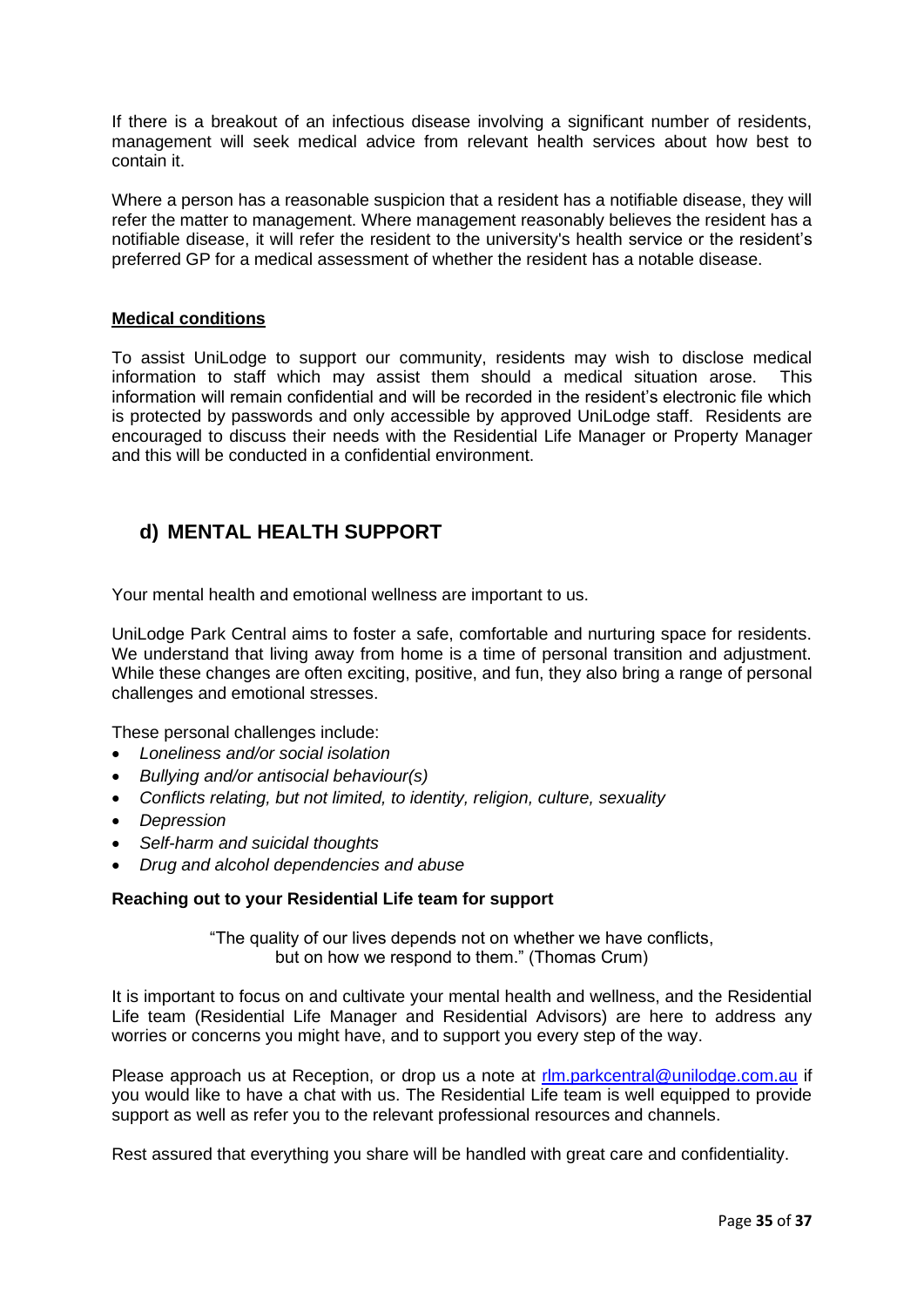# **Residential Life Program**

We would also like to invite you to engage more fully with our Residential Life Program*.*  Through our many activities and events, you will get to make new friends, pursue your interest, grow beyond your boundaries, create fond memories, and have lots of fun. These experiences will go a long way in improving your wellbeing and optimising your mental health.

# <span id="page-35-0"></span>**e) SUPPORT AND ASSISTANCE**

# **Financial Problems**

If you are experiencing any financial difficulties, please speak to the Residential Life Manager or the customer service manager. Often, these difficulties can be managed by the implementation of a financial plan. In addition, some tertiary providers have their own ways of assisting students financially.

# **Personal Problems**

Do not be afraid to confide in the Residential Life Manager to discuss any personal concerns that are getting you down. They are here to support you and provide guidance, assistance and referral where necessary.

**Any one affected by illness, accident or death of a relative or friend, should talk to the Property Manager or Residential Life Manager. If necessary, we can assist you to find the most appropriate services for further support.**

# **Privacy**

Your privacy is important to us. Should you wish to discuss any matter in private, please ask! **All matters discussed will be kept confidential.**

# **Harassment**

UniLodge Park Central is a friendly and supportive community, and it is expected that members will be pro-active in ensuring that it remains so. Any member of UniLodge Park Central who is found to have undertaken any form of discrimination or sexual harassment will be issued with a breach notice which could potentially lead to termination of lease.

The Anti-Discrimination Act makes discrimination unlawful on grounds including: gender, race, age, sexual preference, religion, political belief or activity.

Harassment is any type of unwelcome behaviour that is based on one of the attributes covered by anti-discrimination law and which embarrasses, offends, humiliates, intimidates or scares the person being harassed.

Harassment may include one or a combination of the following, but is not limited to:

- racist jokes
- verbal abuse or derogatory comments based on race
- derogatory comments based on pregnancy